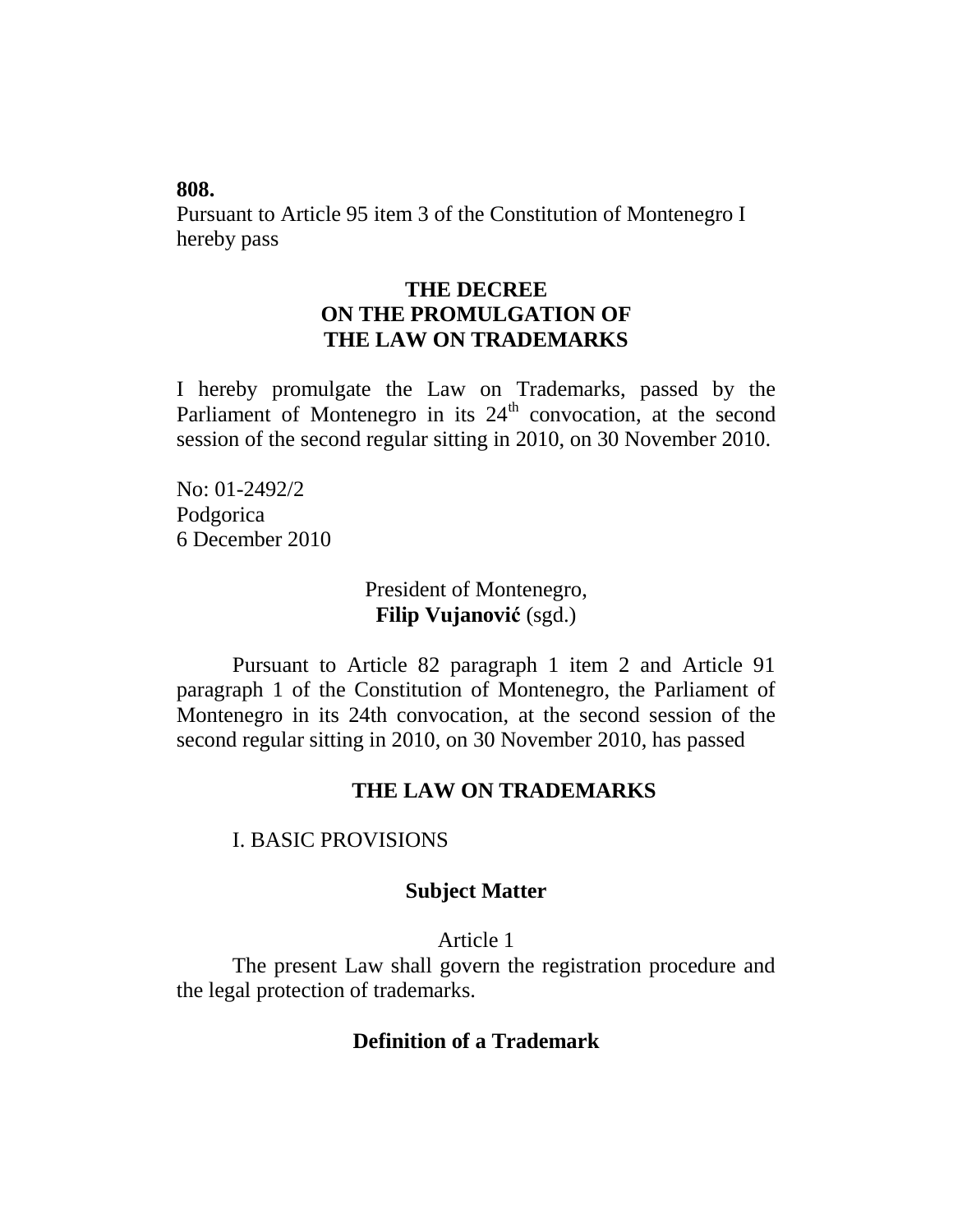### Article 2

A trademark is the right that protects a mark used in the course of trade to distinguish goods and/or services of one natural or legal person from identical or similar goods and/or services of another natural or legal person.

Any mark capable of being represented graphically may be protected by a trademark.

A mark may consist of words, slogans, letters, numbers, images, drawings, combinations of colors, three-dimensional shapes, combinations of such marks, as well as musical phrases represented by musical notes, etc.

A trademark may be an individual trademark and a collective trademark.

Seals, stamps and hallmarks (official marks for marking precious metals, measurements and the like) shall not be considered trademarks for the purposes of this Law.

The nature of goods or services to which the trademark pertains shall not be an obstacle to trademark registration.

# **Other Trademarks Effective in Montenegro**

# Article 3

The following shall also have effect in Montenegro:

1) an international trademark registration for the territory of Montenegro, under the Madrid Agreement Concerning the International Registration of Marks (hereinafter referred to as: the Madrid Agreement), and/or the Protocol Relating to the Madrid Agreement Concerning the International Registration of Marks (hereinafter referred to as: the Madrid Protocol);

2) a trademark which is well-known in Montenegro within the meaning of Article  $6<sup>bis</sup>$  of the Paris Convention for the Protection of Industrial Property (hereinafter referred to as: the Paris Convention) and Article 16 of the Agreement of Trade-Related Aspects of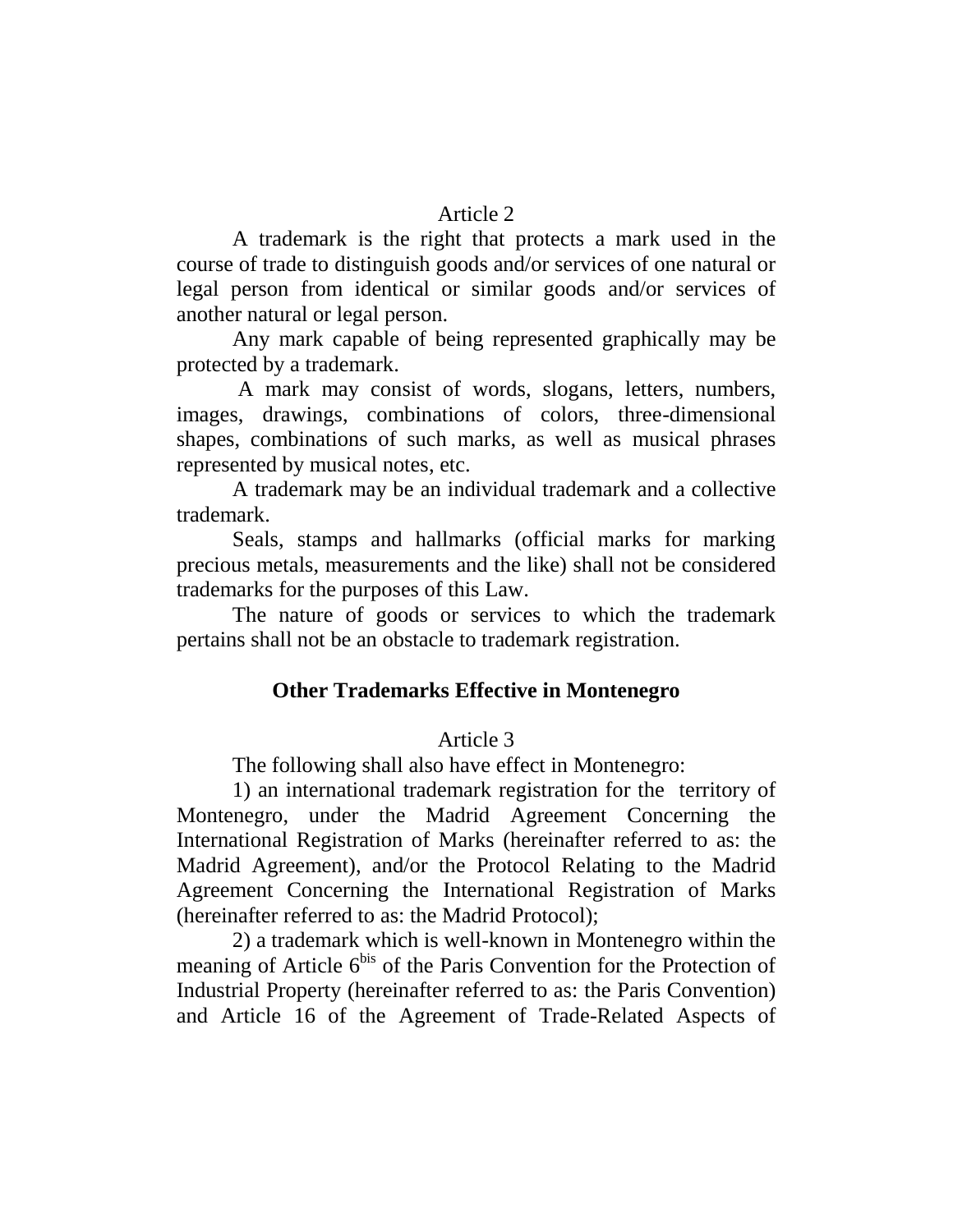Intellectual Property Rights (TRIPS) with the World Trade Organization (WTO);

3) Community Trade Mark registered with the Office for Harmonization in the Internal Market which shall be effective following Montenegro's accession to the European Union.

## **Equality of Foreign and National Persons**

### Article 4

Foreign legal and natural persons shall enjoy the same rights with respect to the trademark registration and legal protection in Montenegro as national legal and natural persons if such rights result from international treaties or the principle of reciprocity.

The person claiming reciprocity referred to in paragraph 1 of the present Article shall be obliged to prove the existence of such reciprocity.

In any proceedings before a competent authority, a foreign legal or natural person shall be represented by a legal or natural person (hereinafter referred to as: the Representative) entered into the Register of Representatives maintained by the competent authority in charge of intellectual property matters (hereinafter referred to as: the Competent Authority) or a lawyer entered into the Montenegro Bar Association Register.

## **Trademark Register, Application Records and Official Gazette**

### Article 5

Trademark Register (hereinafter referred to as: the Register) and application records shall be maintained by the competent authority.

The Register referred to in paragraph 1 of the present Article shall contain the following: information about the holder of the trademark, application filing date, the trademark registration number, the priority claim, the date of publication of the application,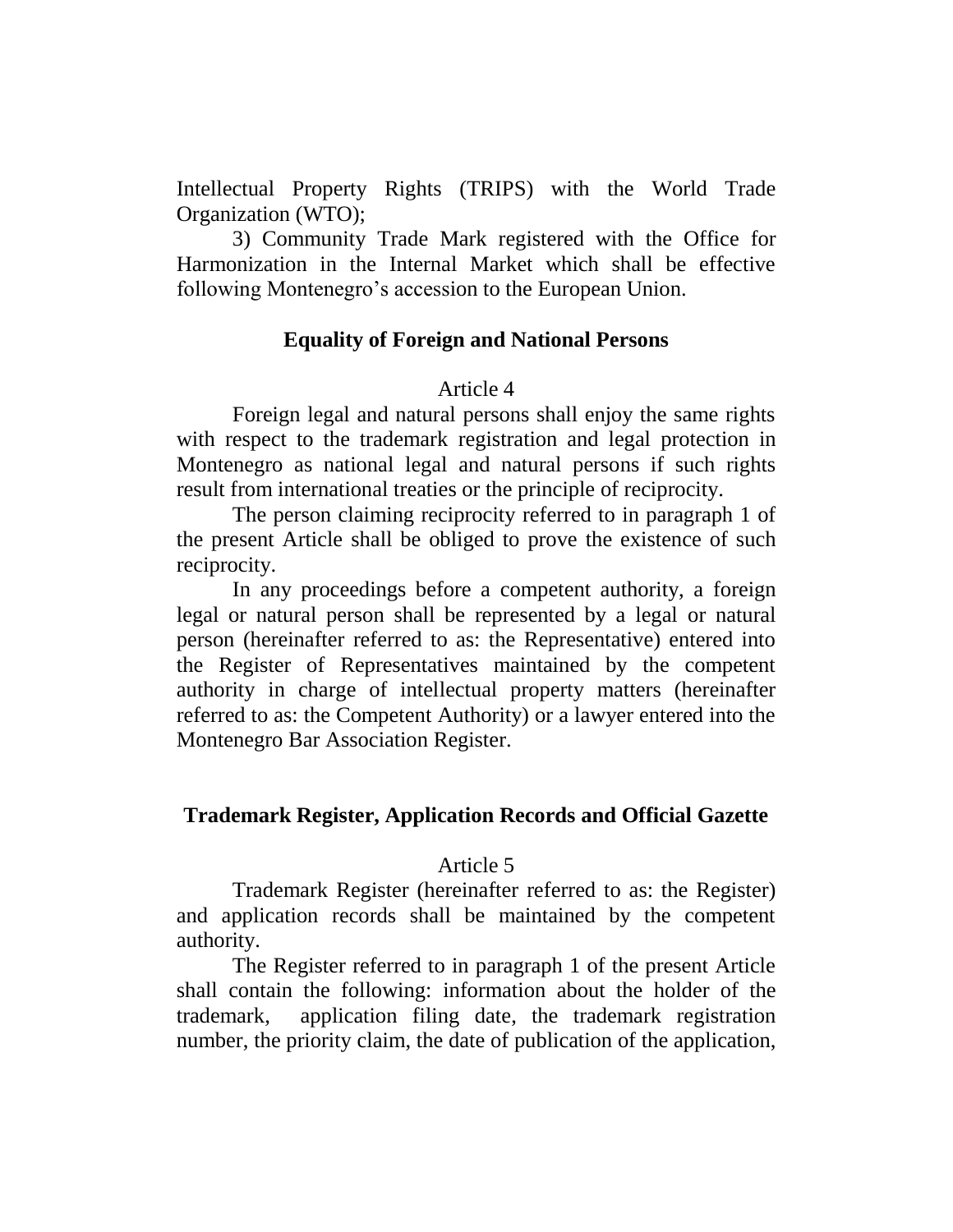the representation of the trademark, the list of goods and services, alterations, indications on third parties who have given their opinion, indications on the person who has filed an opposition, the date the trademark has been entered into the Register, registration number, international registration data, indication concerning the renewal of the trademark and the date of ceasing of effect of a trademark.

The application records referred to in paragraph 1 of the present Article shall contain the following: indication concerning the applicant (name and address and/or name and seat), the representation of the trademark for which protection is sought, list of goods and services, information on the payment of prescribed administrative fees and duties, application number and application filing date.

The Register and the application records referred to in paragraph 1 of the present Article shall be open to the public.

At the request of an interested person and following the payment of prescribed administrative fees and duties, the competent authority shall issue extracts from the Register and trademark validity certificate.

The data from the application referred to in paragraph 1 of the present Article and data on trademarks entered into the Register referred to in paragraph 1 of the present Article, shall be published by the competent authority in the Official Gazette.

The Official Gazette referred to in paragraph 6 of the present Article shall be published by the competent authority.

The competent state administration authority in charge of industrial property issues (hereinafter referred to as: the Ministry) shall prescribe in more detail the content and procedure for maintenance of the Register and the application records referred to in paragraph 1 of the present Article.

# II. REGISTRATION PREREQUISITES

# **Absolute Grounds for Refusal of a Registration**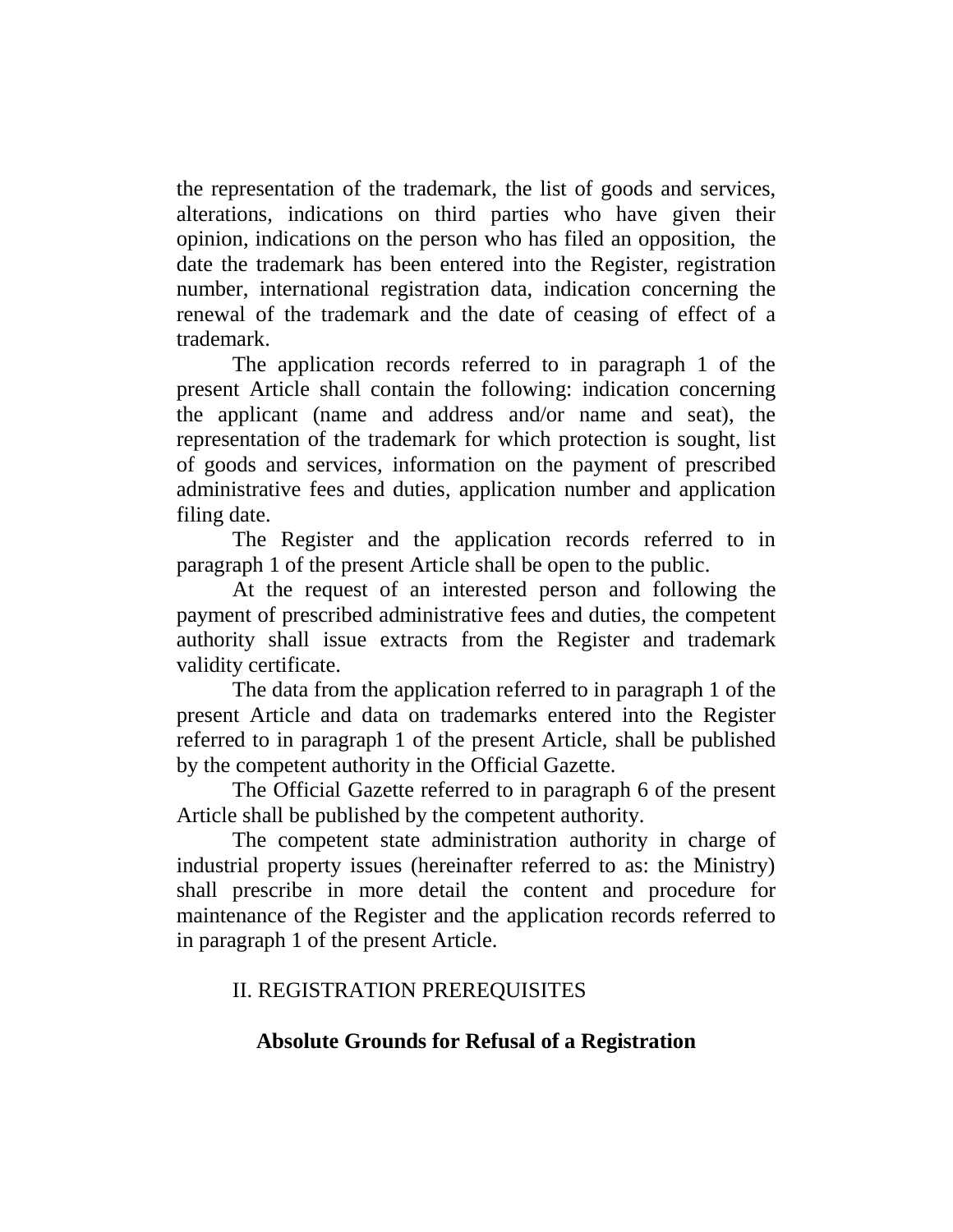## Article 6

A trademark shall not be used to protect a mark:

1) Which cannot be graphically represented and a mark which cannot constitute a trademark in accordance with Article 2 of the present Law;

2) devoid of any distinctive character;

3) consisting exclusively of signs or indications which in trade serve to designate a kind, quality, quantity, intended purpose, value, or time of production of the goods or rendering of the services or other characteristics of the goods or services;

4) Consisting exclusively of indications which in trade serve to designate geographical origin of the goods and/or services;

5) Consisting exclusively of indications that have become customary in the current language or in the bona fidae established practice of trade;

6) Consisting exclusively of a shape which results from the nature of the goods or a shape of goods which is necessary to obtain a technical result or of a shape which gives substantial value to the goods;

7) Which is contrary to public policy or accepted principles of morality;

8) Which is of such a nature as to deceive the public in particular with regard to the nature, quality or geographical origin of the goods or services;

9) Which cannot be registered in accordance with Article  $6<sup>ter</sup>$ of the Paris Convention;

10) Which represents a national or religious symbol;

11) Which contains official marks or hallmarks used for quality control or guarantee;

12) Which contains or consists of geographical indication identifying wines and spirits, with respect to such wines and spirits not having that origin;

13) Which contains or consists of a geographical indication effective in Montenegro, if the application for the registration of a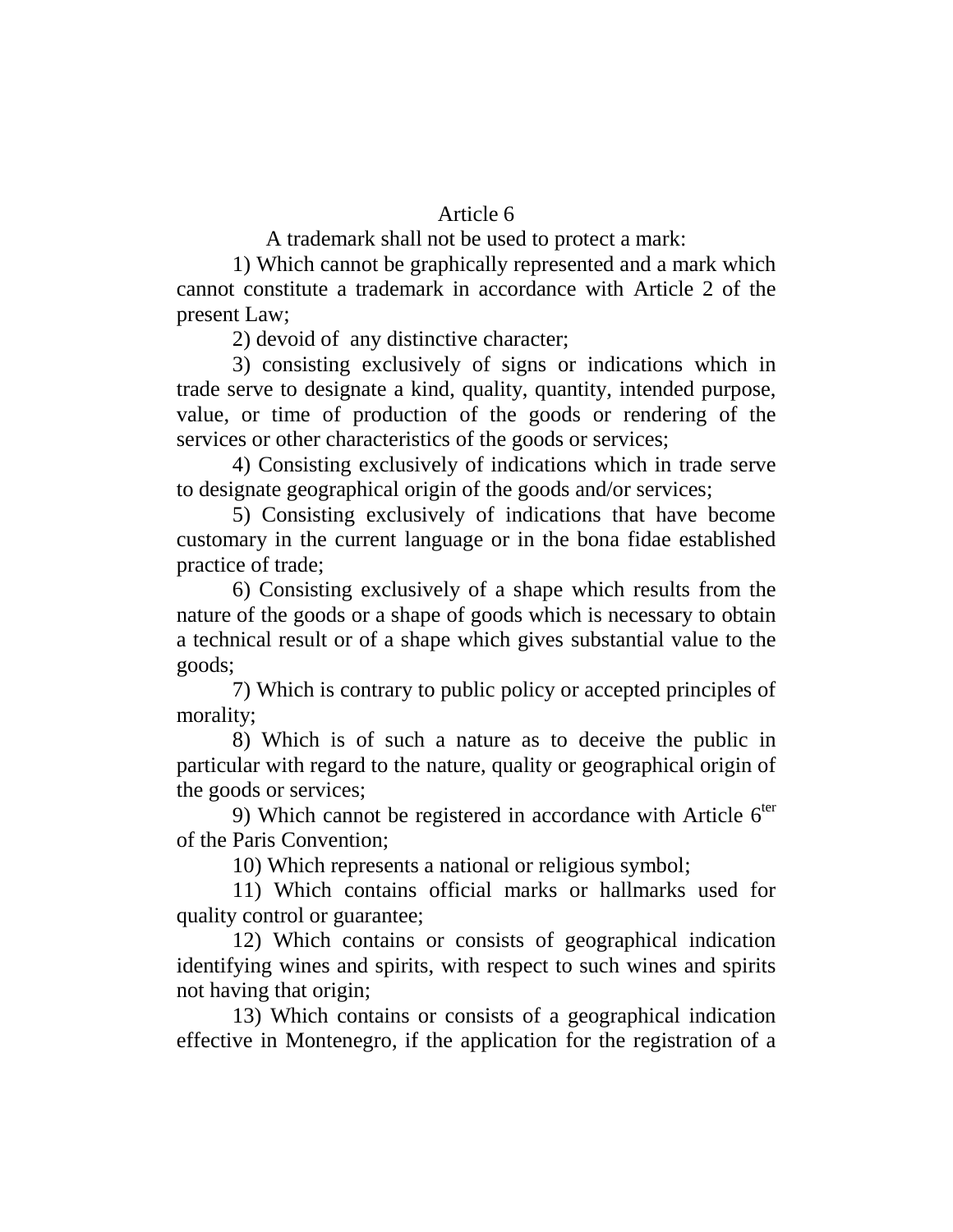trademark has been submitted after the date of filing of the application for the registration of the geographical indication and to the extent determined by regulations governing the registration of geographical indication and regarding the same type of goods or services;

14) If the filed application is contrary to good business practices.

Trademark registration shall not be refused and a trademark shall not be declared invalid pursuant to paragraph 1 items 2, 3 and 4 of the present Article, if before the date of filing of the application for the registration of such trademark had acquired a distinctive character through use which has been made of it in the marketplace.

# **Relative Grounds for Refusal of a Trademark Registration Based on Earlier Trademarks**

## Article 7

Based on an opposition a trademark shall not be registered:

1) Should such trademark be identical to an earlier registered trademark for the same type of goods and/or services for which the new registration is applied for;

2) Should, because of its identity or similarity with goods and/or services covered by the trademark, there exists a likelihood of confusion on the part of the public due to the likelihood of associating with the earlier trademark;

An earlier trademark referred to in paragraph 1 of the present Article shall be considered:

1) A trademark registered in Montenegro which enjoys priority right stipulated in Articles 22, 23 and 24 of the present Law;

2) A trademark registered on the basis of ratified international treaties effective in Montenegro;

3) A trademark which is notorious and/or well-known in Montenegro on the day of application for the registration of a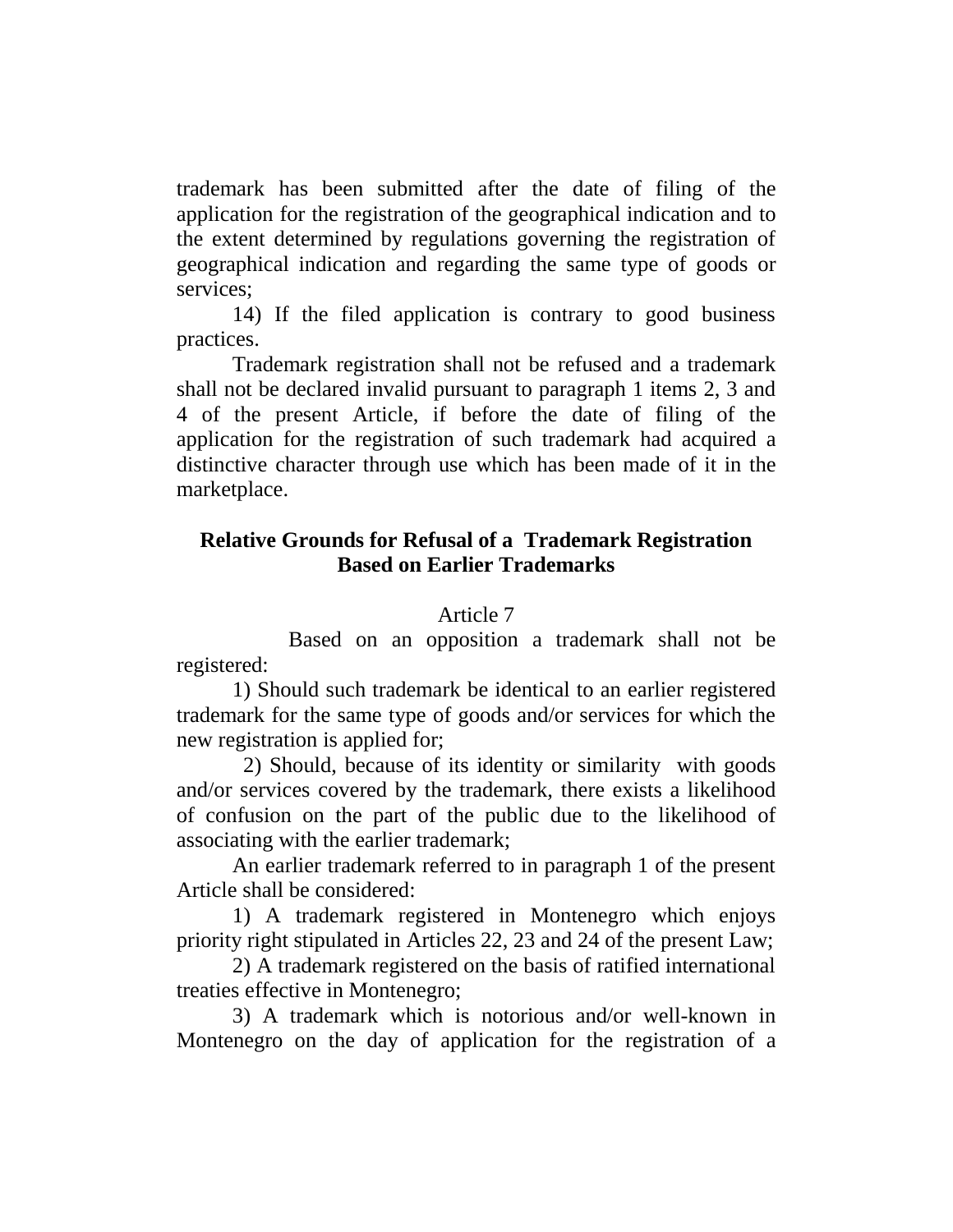trademark or on the day of priority right, if the priority has been claimed, pursuant to Article  $6^{\overline{b}$ is of the Paris Convention.

An earlier trademark shall be also understood to include a an application for the registration of a trademark referred to in paragraph 2 items 1 and 2 of the present Article, provided that it becomes registered.

In establishing whether the mark referred to paragraph 2 item 3 of the present Article is a well known mark, the familiarity of the relevant part of the public with the mark shall be taken into account, including their familiarity with the mark as a consequence of markrelated marketing activities.

The relevant part of the public shall be understood to mean actual and potential users of goods and/or services designated by such mark, as well as the persons involved in the process of distribution and trade of the respective goods and/or services.

Based on an opposition a new trademark for which the registration application has been filed shall not be registered if such trademark is identical or similar to an earlier trademark which has reputation in Montenegro, and the registration of goods and/or services has been sought which are not similar to those goods and/or services for which the previous trademark has been registered, should the utilization of such trademark be detrimental to the reputation of the earlier registered trademark.

## **Other Relevant Grounds for Refusal of a Registration**

## Article 8

Based on an opposition of the trademark holder from a member state of the Paris Union for the Protection of Industrial Property (hereinafter referred to as: Paris Union) or from a member state of the World Trade Organization, a trademark cannot be registered in the name of its trade agent or representative.

Based on an opposition, the trademark shall not be registered if such trademark contains a personal name, portrait and if it infringes a copyright or other industrial property rights.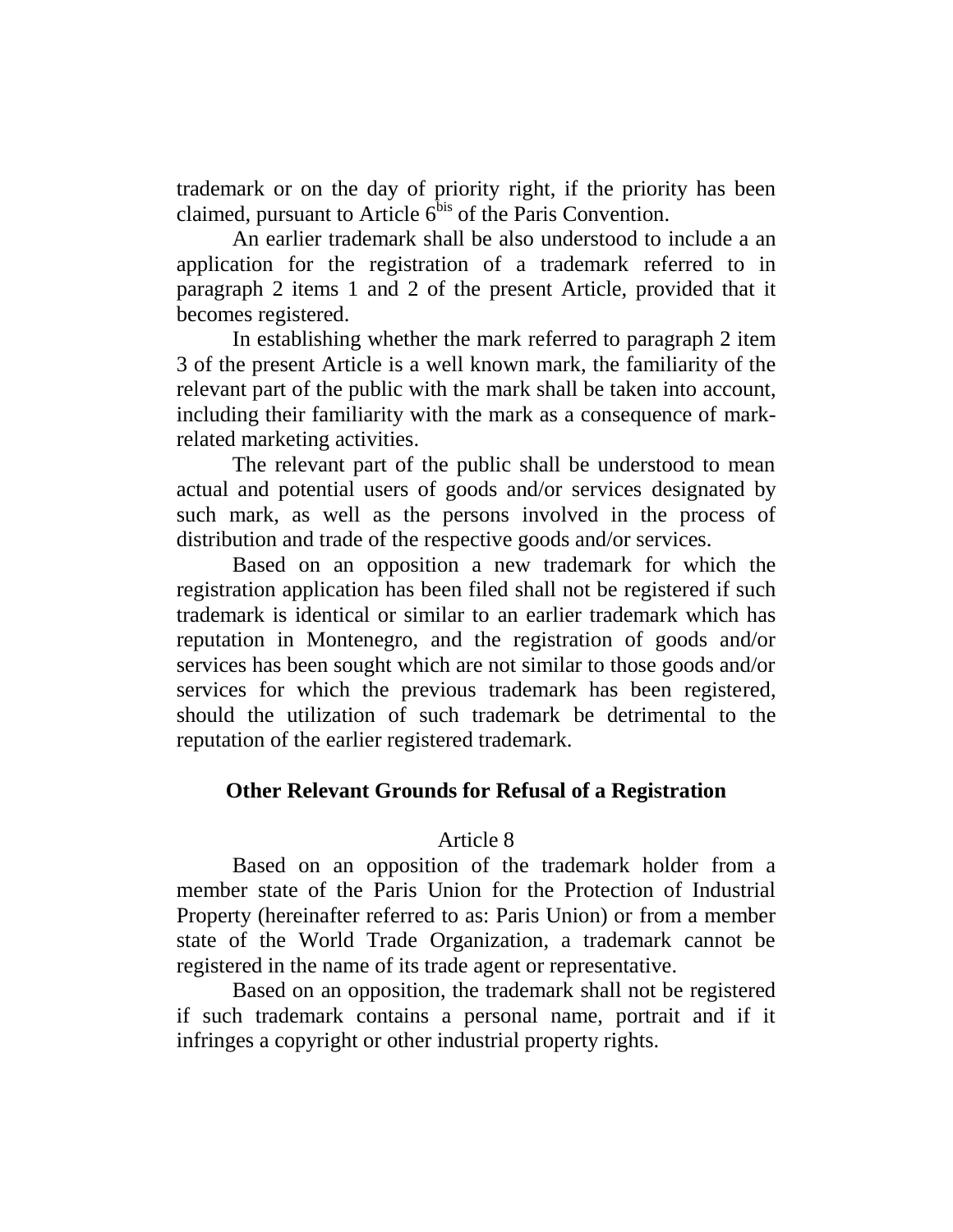Based on an opposition, the trademark shall not be registered if such trademark is identical or similar to a mark which has been used in good faith in trade prior to the date of filing of the application for the registration of a trademark and/or the priority date referred to in Articles 23 and 24 of the present Law.

 Based on an opposition, a trademark shall not be registered if such trademark may be confused with a trademark used in another state at the date of filing of the application for the registration of a trademark, provided that the application has been filed in bad faith.

# **Consent of the Holder of the Earlier Trademark or Another Earlier Right**

#### Article 9

Application for the registration of a trademark (hereinafter referred to as: the Application) shall not be refused, and/or the registered trademark shall not be cancelled if the holder of the earlier trademark or another previously acquired right, consents to the registration of such trademark.

III. RIGHTS AND LIMITATIONS OF TRADEMARK'S **EFFECT** 

### **Exclusive Rights**

#### Article 10

The holder of the trademark shall be exclusively entitled to use the sign protected by a trademark for marking of goods and/or services to which such mark pertains.

The trademark holder shall be entitled to prevent other persons from using without his consent the following:

1) A sign which is identical with his/her earlier trademark in relation to goods and/or services which are identical with those goods and/or services for which the trademark has been registered;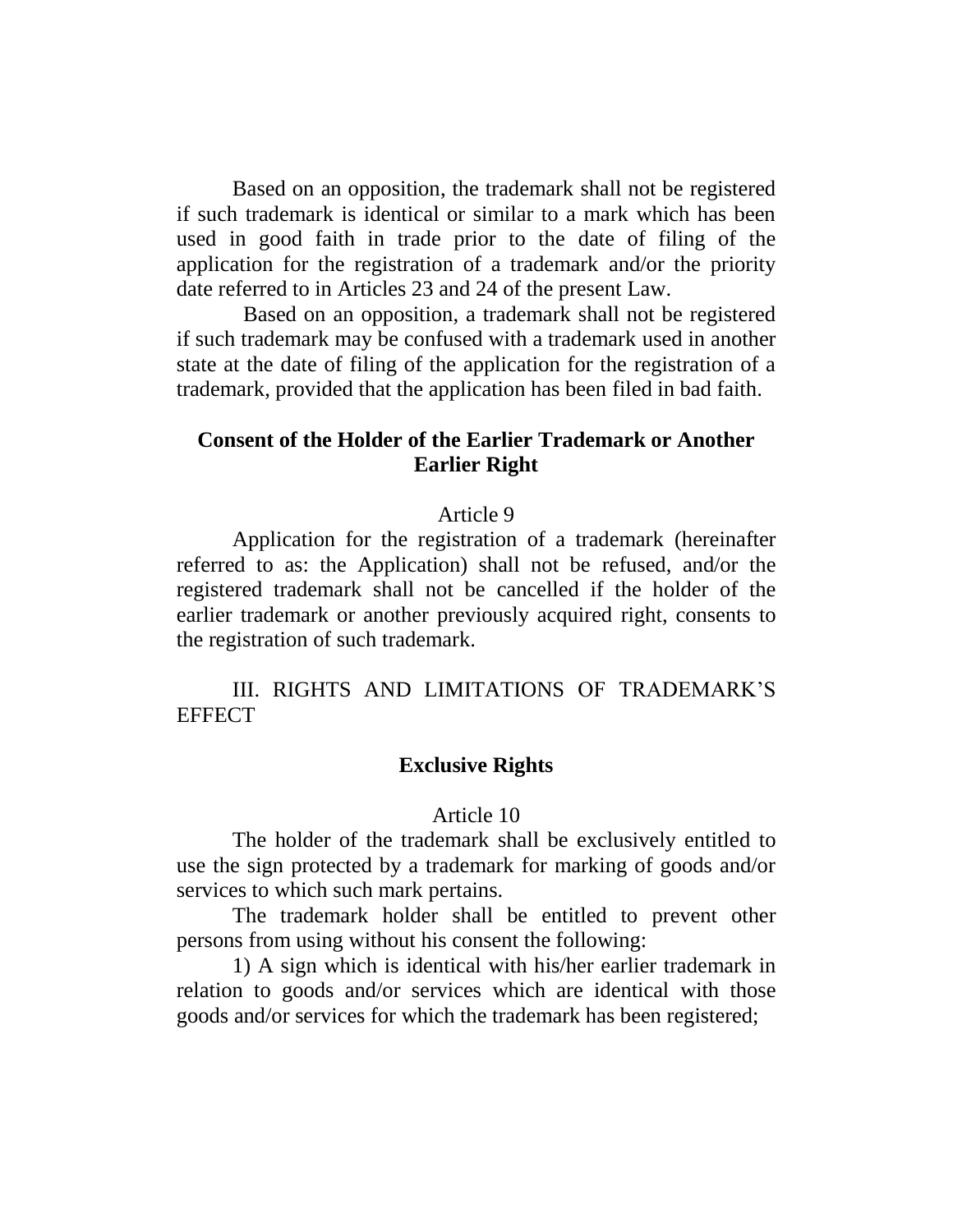2) A sign which identical with his/her earlier trademark in relation to similar goods and/or services or similar with his/her earlier trademark in relation to identical or similar type of goods and/or services, it there exists a likelihood of confusion because of such identity or similarity on the relevant part of the public, including the likelihood of associating between trademark and the earlier trademark;

3) Any sign which identical with his/her trademark or similar to his/her trademark in relation to goods and/or services which are not similar to those for which the trademark has been registered, where such trademark has a certain reputation in Montenegro and where it represents unjustified utilization and acquisition of unjustified benefit or is detrimental to the distinctive character or repute of the trademark.

# **Prohibition on the Use of a Trademark**

## Article 11

The holder of a trademark shall be entitled to prohibit other persons from:

1) Affixing a trademark to the goods, its packaging or on means used for marking the goods;

2) Offering the goods, putting them on the market, stocking them for those purposes or supplying services under such trademark;

3) Importing or exporting the goods under a trademark;

4) Using the trademark on business papers or in advertising;

The holder of the mark which is well known in Montenegro shall also be entitled to rights referred to in paragraph 1 of the present Article and Article 10 of the present Law, in accordance with Article  $6^{bis}$  of the Paris Convention.

# **Reproduction of a Trademark in Publications**

# Article 12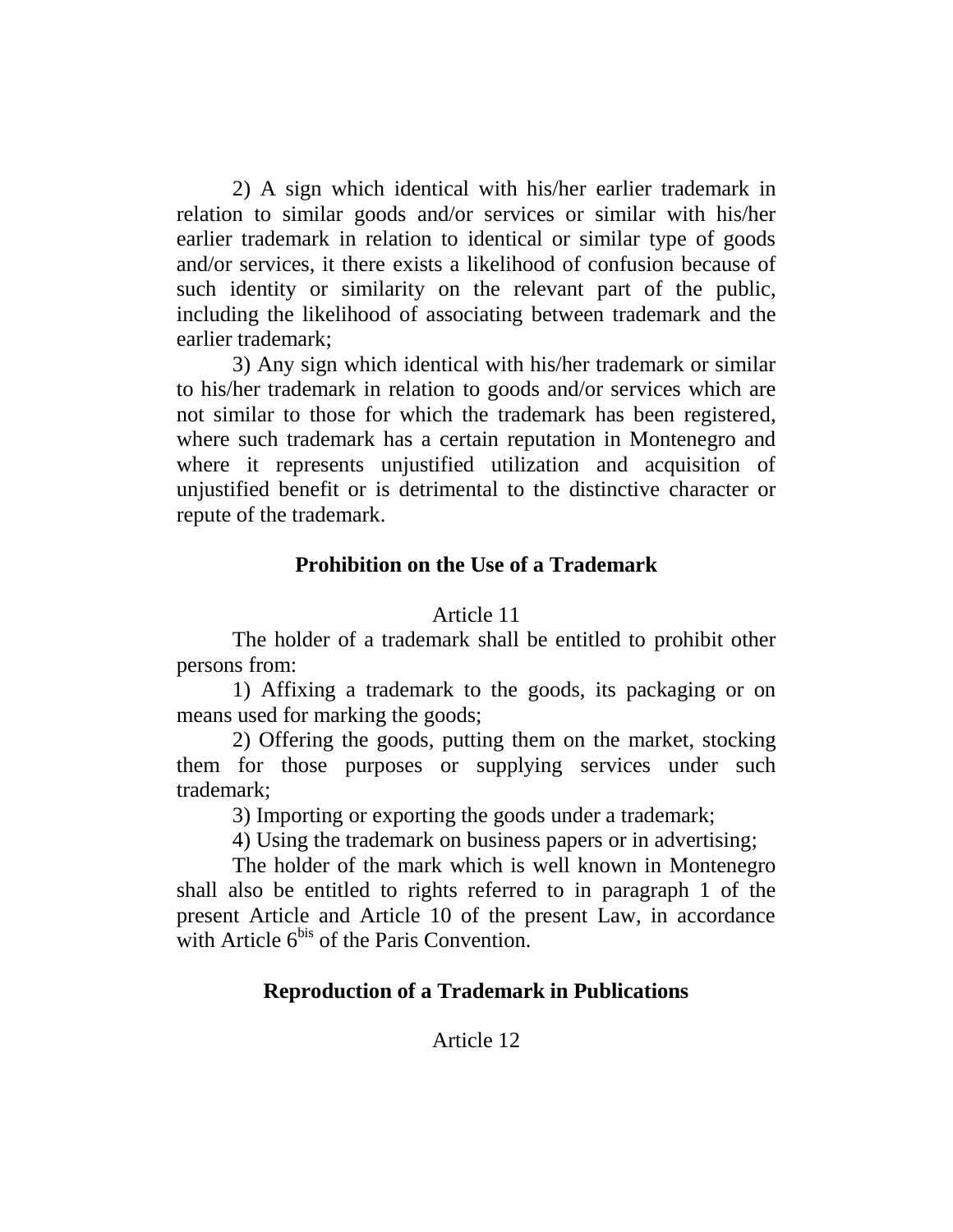If the reproduction of a trademark in a dictionary, encyclopedia or similar publication, including those in electronic form, creates an impression that such trademark is a generic name of the goods or services for which that trademark has been registered, the publisher shall be obliged, at the request of the holder of the trademark, to indicate in the following edition of the publication at the latest, that such trademark is a registered trademark.

## **Prohibition on the Use of a Trademark Registered in the Name of a Trade Agent or Representative**

### Article 13

If a trademark has been registered in the name of a trade agent or representative of the trademark holder from the member state of the Paris Union or member state of the World Trade Organization without the trademark holder's authorization, the trademark holder shall be entitled to prohibit the use of the trademark by the trade agent or representative.

The trademark holder referred to in paragraph 1 of the present Article shall be entitled to demand the assignment of the trademark and to be entered into the Register as the trademark holder.

## **Limitation of the Effects of a Trademark**

### Article 14

The holder of a trademark shall not be entitled to prohibit other persons from using in accordance with good business practices in the course of trade:

1) Their name or address;

2) Indication concerning the kind, quality, quantity, intended purpose, value, geographical origin, the time of production or other characteristics of the goods or services;

3) The trademark, in cases where its use is necessary to indicate the intended purpose of the goods or services, in particular where the spare parts or accessories are concerned.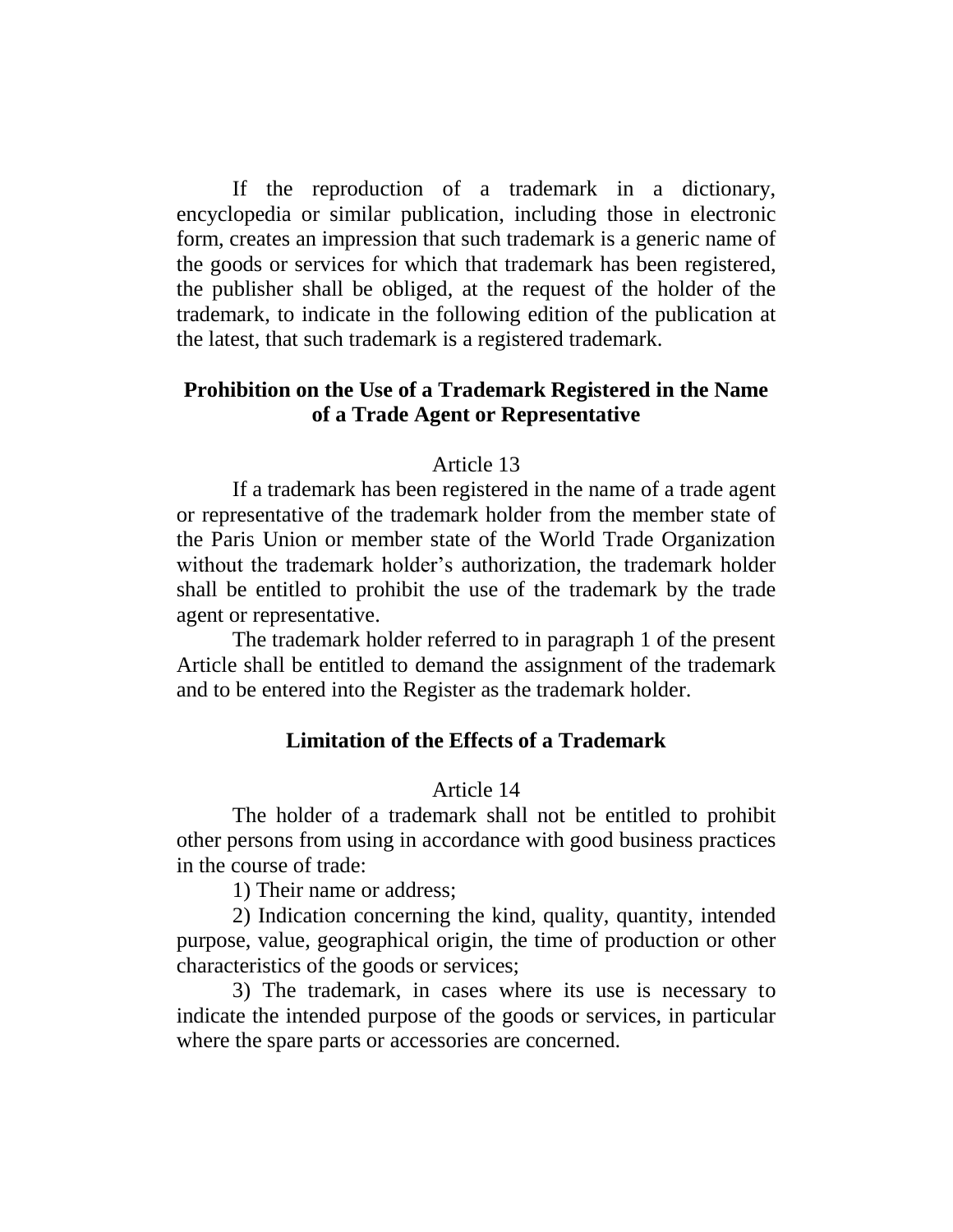The trademark holder shall not prohibit another person from using in the course of the trade an earlier right used only in a particular locality in Montenegro, if such right has been recognized pursuant to regulations of Montenegro and within the limits of the territory in which such right has been recognized.

## **Exhaustion of Rights Conferred by a Trademark**

### Article 15

A trademark does not entitle its holder to prohibit its use in relation to goods marked with such trademark and put on the market in Montenegro with his/her consent.

The provision of paragraph 1 of the present Article shall not apply if the holder of the trademark has a legitimate reason for opposing further commercialization of goods marked with such trademark, in particular if a defect or other fundamental change of the condition of the goods has occurred following the day they have been put on the market for the first time.

The exhaustion of rights arising from the trademark may be expanded beyond Montenegro pursuant to ratified international treaties.

### **Limitation as a Result of Permission**

### Article 16

The holder of an earlier registered trademark who has knowingly allowed the use of the subsequently registered trademark for a continuous period of five years, shall not be entitled to file, following the expiry of that period, a request for declaration of invalidity of the subsequently registered trademark or oppose the use of subsequently registered trademark in respect of goods and/or services for which the previously registered trademark has been used, unless the application for the registration of the subsequently registered trademark has been filed in bad faith.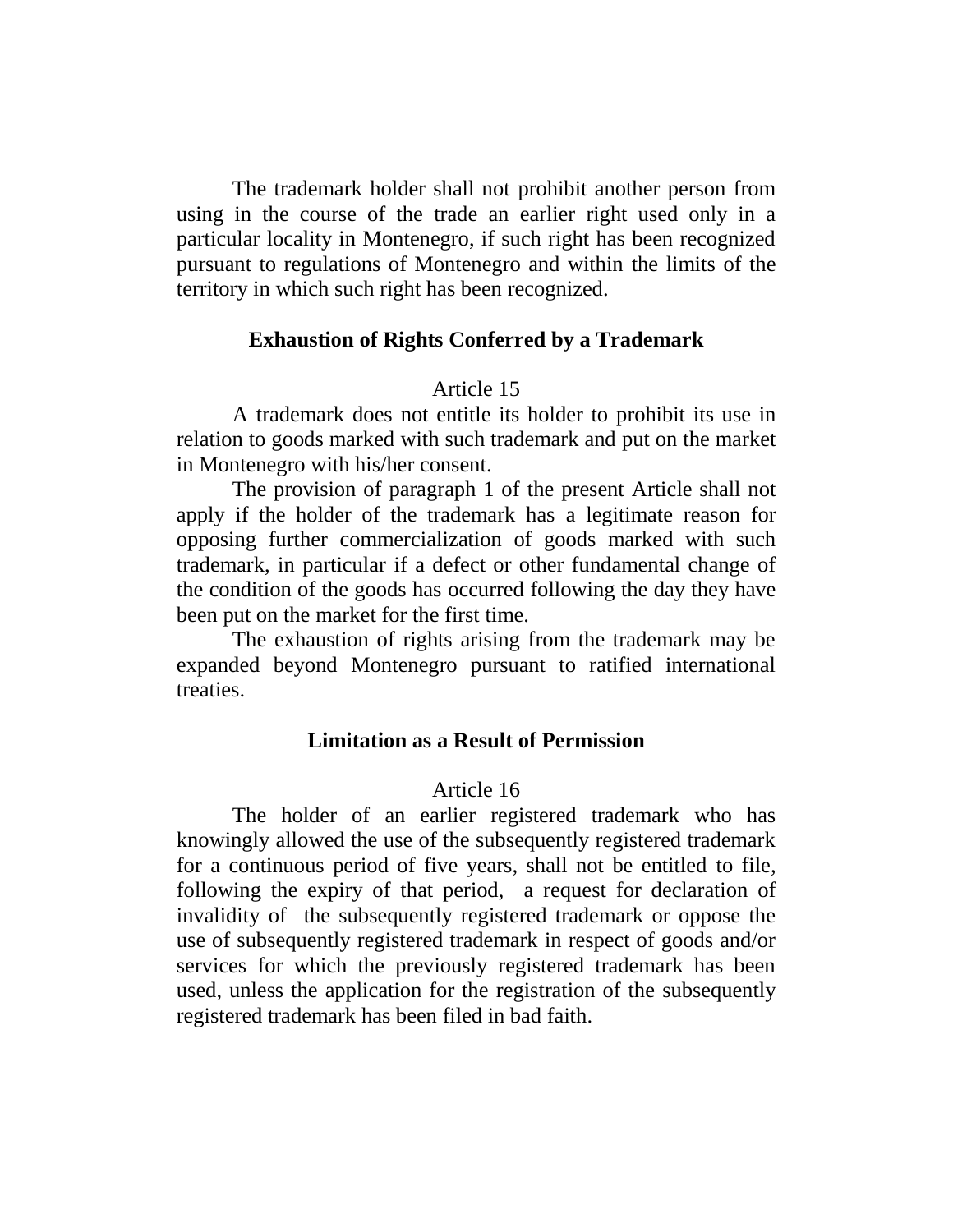The holder of the subsequently registered trademark who is entitled to continue using his/her trademark within the meaning of paragraph 1 of the present Article, shall not be entitled to oppose the use of the earlier registered trademark regardless of the fact that the holder of the earlier registered trademark is not entitled any more to file a request for declaration of invalidity of the subsequently registered trademark.

### **Trademark Use Following the Registration**

## Article 17

Should the trademark holder fail to put to use the trademark for goods and/or services for which such trademark has been registered within a period of five years following the registration or if such use has been suspended during an uninterrupted period of five years, the trademark shall cease to be valid, unless justified reasons exist for non-use.

The use of a trademark referred to in paragraph 1 of the present Article shall also the use of the trademark in a form differing in elements which do not alter the distinctive character of the trademark in its registered form, as well as affixing the trademark to goods or to the packaging thereof and/or services, for export purposes only.

The use of a trademark with the consent of the trademark holder or the person authorized to use the collective trademark shall be deemed to constitute use by the trademark holder.

## IV. TRADEMARK REGISTRATION PROCEDURE

### **Procedure before a Competent Authority**

### Article 18

Provisions of the law governing general administrative procedure shall be applicable to the trademark registration and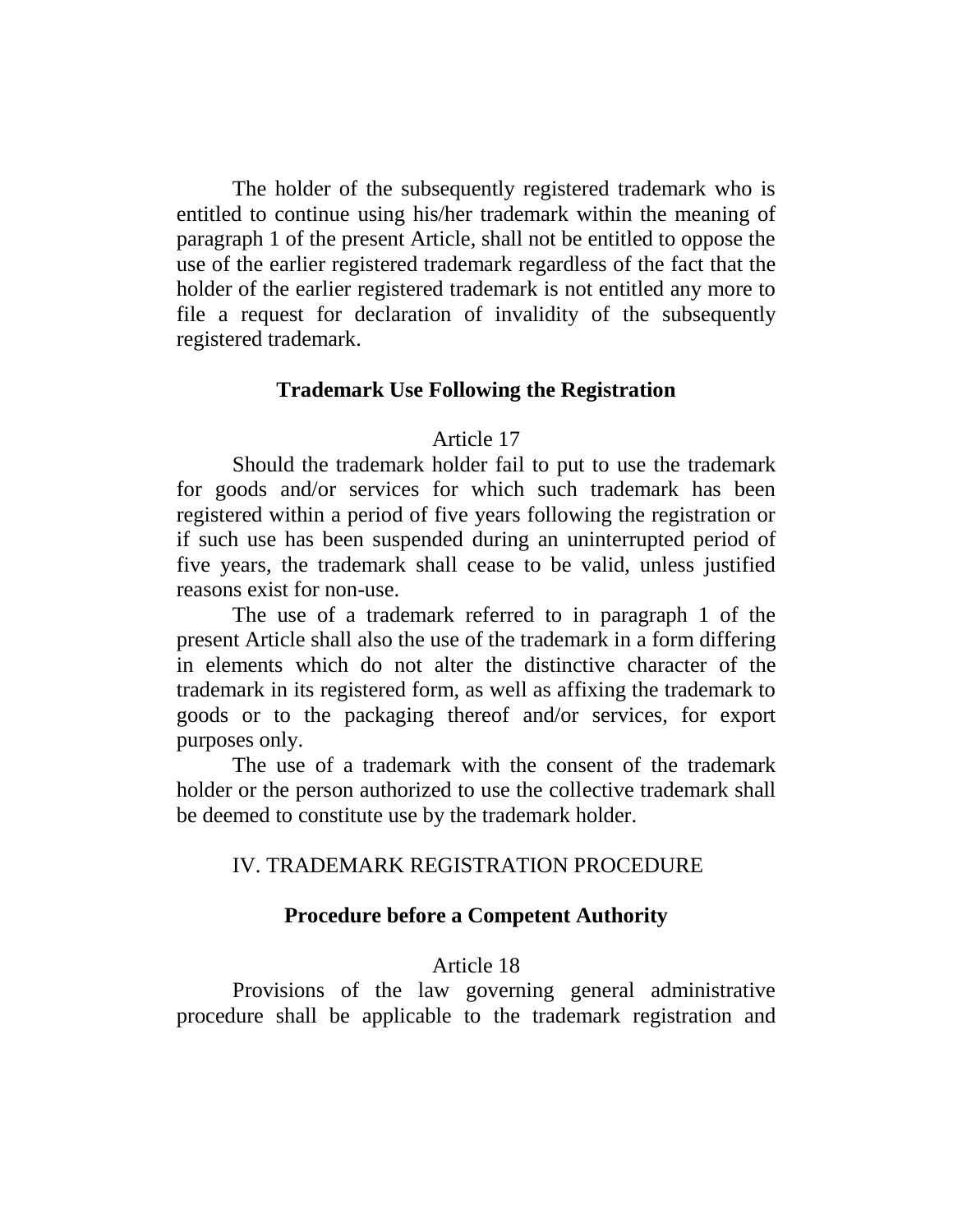protection procedure, unless otherwise stipulated by the present Law.

The official decision of the competent authority shall be subject to an appeal filed with the Ministry.

In the course of the procedure before a competent authority administrative fees shall be charged in accordance with the law governing payment of administrative fees.

The Government of Montenegro (hereinafter referred to as: the Government) shall determine the amount of special procedural charges and amount of procedural charges for extending information services by the competent authority.

#### **Initiation of the Trademark Registration Procedure**

### Article 19

The procedure for the trademark registration shall be initiated by filing an application with the competent authority.

Registration of multiple trademarks shall not be requested in a single application.

### **Elements of the Application**

## Article 20

The application shall contain the following elements:

1) a request for the registration of a trademark;

2) Information identifying the applicant;

3) Representation of the mark for which trademark protection is sought;

4) List of goods and/or services for which the registration is sought, classified according to the Nice Agreement Concerning the International Classification of Goods and Services for the Purposes of the Registration of Marks;

5) Proof of payment of administrative fees;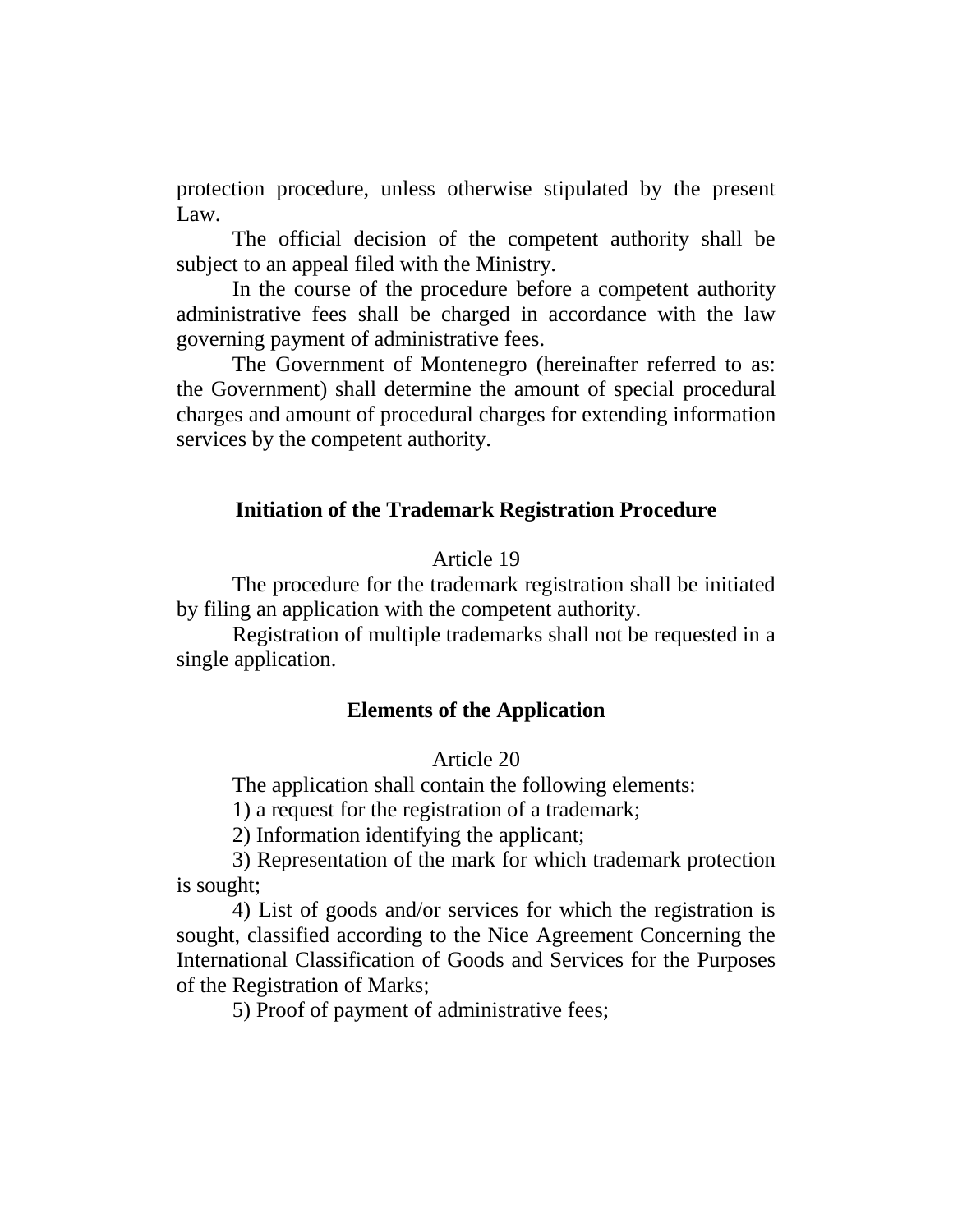6) Power of attorney, if the application has been filed through a representative.

The competent authority shall enter the date and application number on the application referred to in paragraph 1 of the present Article.

The particulars of the application referred to in paragraph 1 of the present Article shall be prescribed by regulations issued by the Ministry.

## **Application Division and Alteration**

## Article 21

The application for the registration of a trademark specifying a list of products and/or services (hereinafter referred to as: the initial application) may, at the request of the applicant, be divided into two or more applications, before the trademark is entered into the Trademark Register, by dividing the list of products and/or services.

The divided application shall preserve the filing date of the initial application and its priority date, if the priority has been claimed.

The representation of the mark cannot be altered nor can the list of goods and/or services in the application be expanded subsequently.

Inscribing the mark in a special type of letters or fonts shall not be considered as an alteration of the mark.

Alterations in the application pertaining to the correction of the applicant's name and address as well as the corrections of errors made in the text or transcript may be done at the request of the applicant or *ex officio*, provided that these alterations do not result in the expansion of the list of goods and/or services contained in the application.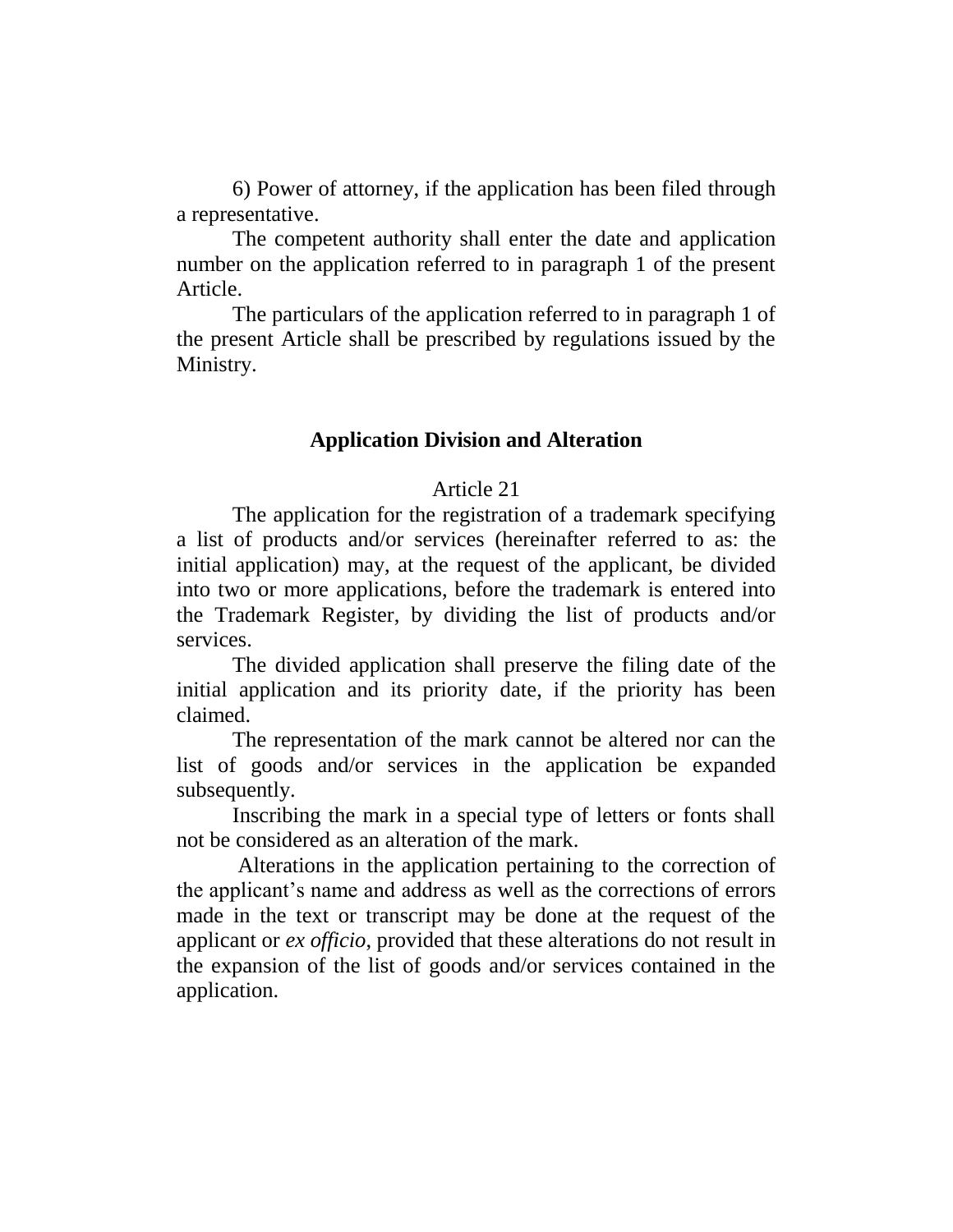If the application has already been published, the alterations to the application shall be published subsequently in the Official Gazette.

## **Application Filing Date Priority**

#### Article 22

As of the filing date the applicant shall enjoy a priority right over all other persons who have subsequently filed an application for the same mark or for a similar mark concerning the same or similar goods and/or service.

Following the payment of the required administrative fees, the competent authority shall issue a certificate of the priority right at the request of the applicant or the trademark holder.

The content of the application for the issuance of the certificate of the priority right and the content of the certificate of the priority right shall be determined by the Ministry.

#### **Union Priority Right**

## Article 23

An applicant having filed for the first time an application in any member state of the Paris Union or in any member state of the World Trade Organization, shall be entitled to invoke the date of the first filing when filing the application in Montenegro for the same trademark, provided that he files the application in Montenegro within six months from the date of the first filing (hereinafter referred to as: the Union Priority Right).

The applicant invoking the Union Priority Right referred to in paragraph 1 of the present Article shall indicate in the application information on the country, date and application number.

Should the need arise to prove the Union Priority Right, the applicant shall submit the certificate of the priority right issued by a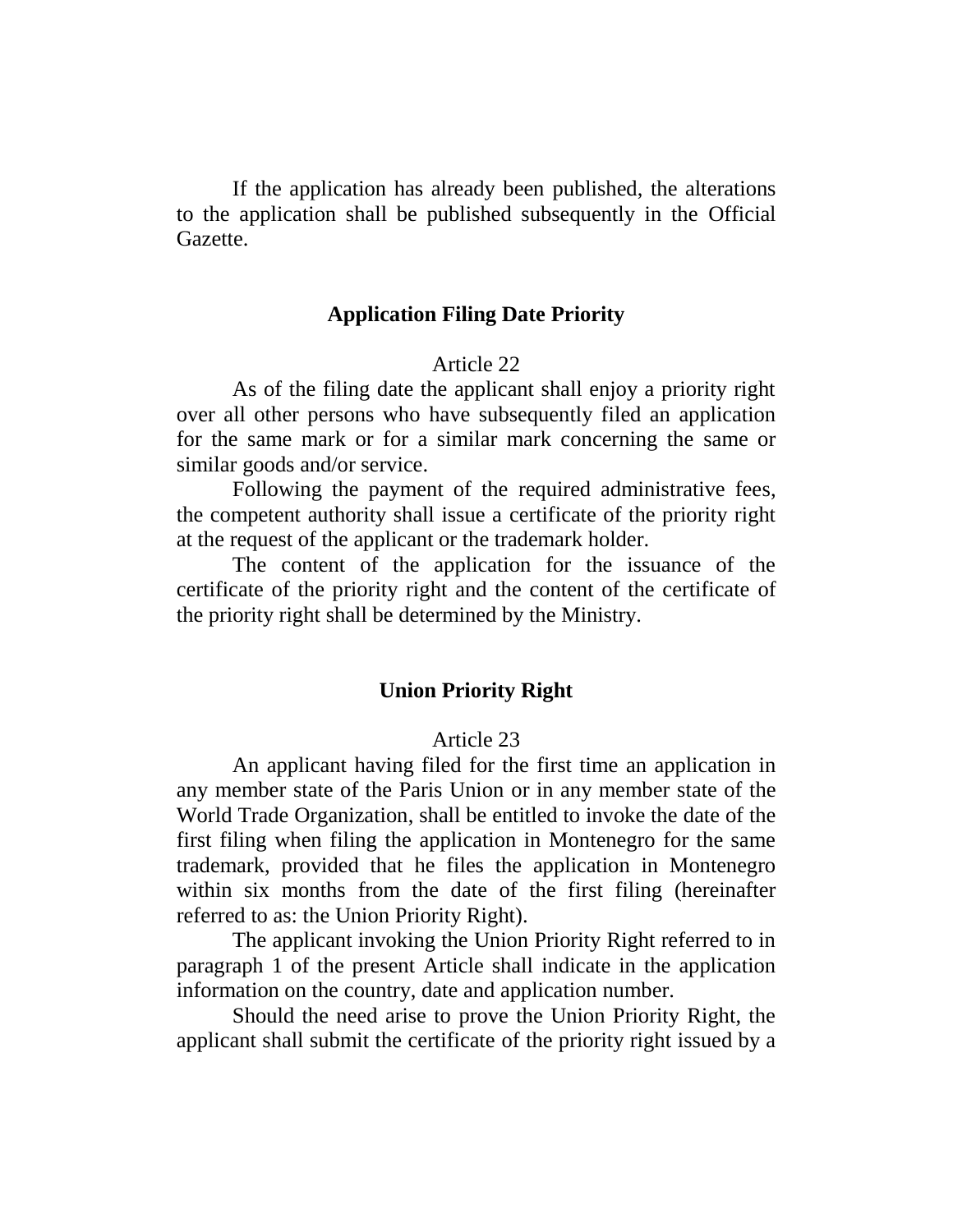competent authority of the Paris Union member state or World Trade Organization member state, which has been translated into the Montenegrin language.

## **Exhibition Priority Right**

### Article 24

The applicant who has displayed goods or provided services marked under a particular mark at an official or officially recognized international exhibition in any a member state of the Paris Union or in any member state of the World Trade Organization, may request that the date of the day of the first exhibition of the goods or of providing of the services, be accorded as the date of the first application, provided that the application in Montenegro has been filed within six months from that date.

Within the meaning of paragraph 1 of the present Article, an international exhibition shall mean any exhibition pursuant to the Convention on International Exhibitions.

The applicant invoking the exhibition priority right shall with the application filed to the competent authority file the certificate issued by the competent authority of a member state of the Paris Union or a member state of the World Trade Organization which has been translated into the Montenegrin language indicating the type of exhibition, venue, exhibition opening and closing date as well as the first day of the exhibition of the goods and/or services specified in the application.

### **Order of Application Examination**

#### Article 25

Applications shall be examined in the order determined by the date of their filing.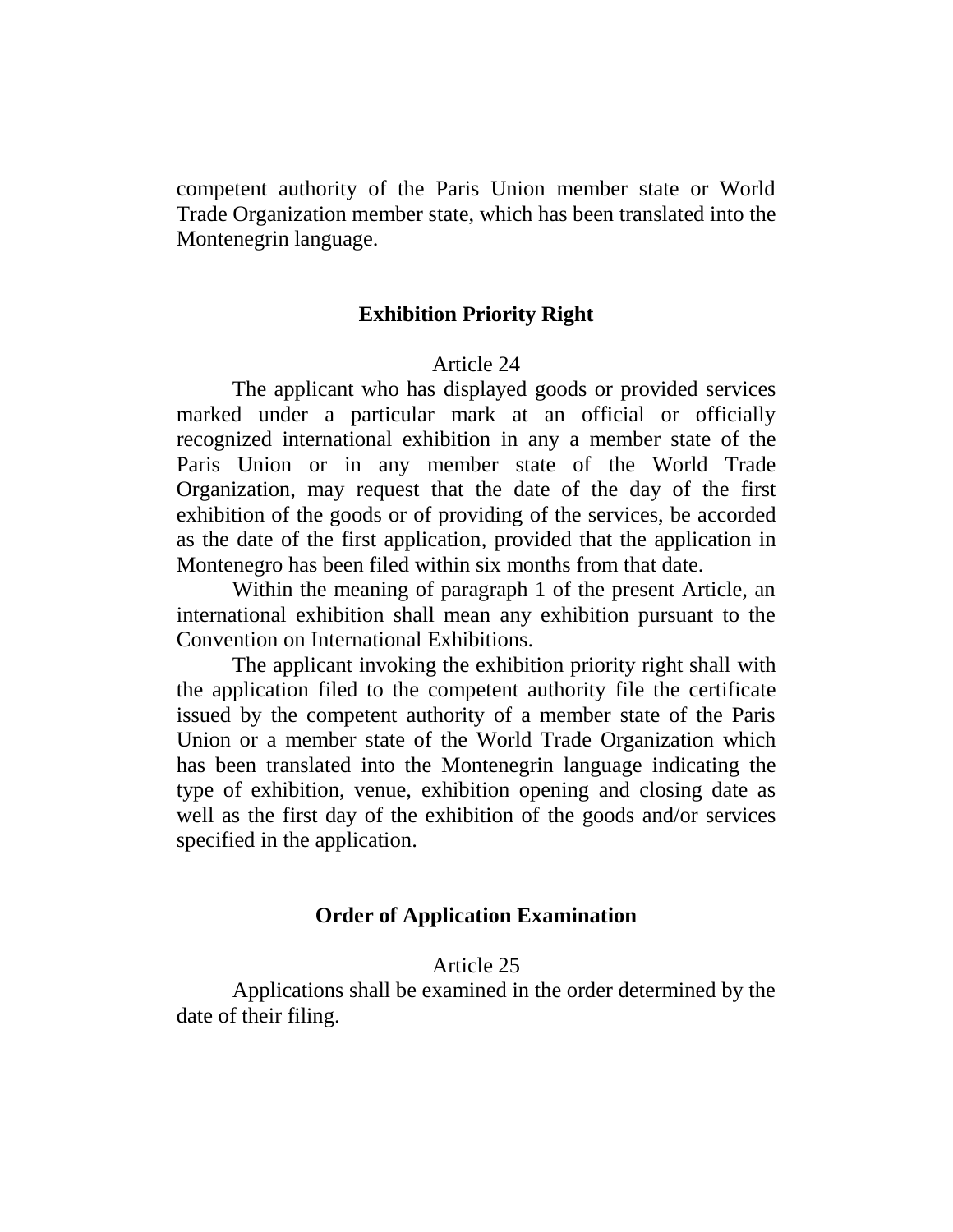Notwithstanding the provision of paragraph 1 of the present Article, the application may be examined in an expedited procedure:

1) In case of the procedure initiated before a court, inspection supervision procedure or customs related procedure at the request of the court, competent inspection authority or the customs authority;

2) If, at the request of the applicant, the registration must be done for the purpose of exercising the union or exhibition priority right abroad;

3) If expedited registration needs to be done in accordance with other regulations.

#### **Application Examination Phases**

#### Article 26

The application examination procedure shall include: examining whether the requirements referred to in Article 20 of the present Law have been fulfilled and examining whether grounds for refusing of the registration referred to in Article 6 of the present Law exist.

## **Application Examination**

### Article 27

The application shall be deemed as being correct if it meets the requirements referred to in Article 20 of the present Law.

Where the application has been found not to be correct and complete, the competent authority shall notify and call on the applicant to remedy the deficiencies within sixty days from the day the notification has been received.

Should the applicant remedy the detected deficiencies within a time period referred to in paragraph 2 of the present Article, the application shall be considered as having been correct as from the beginning.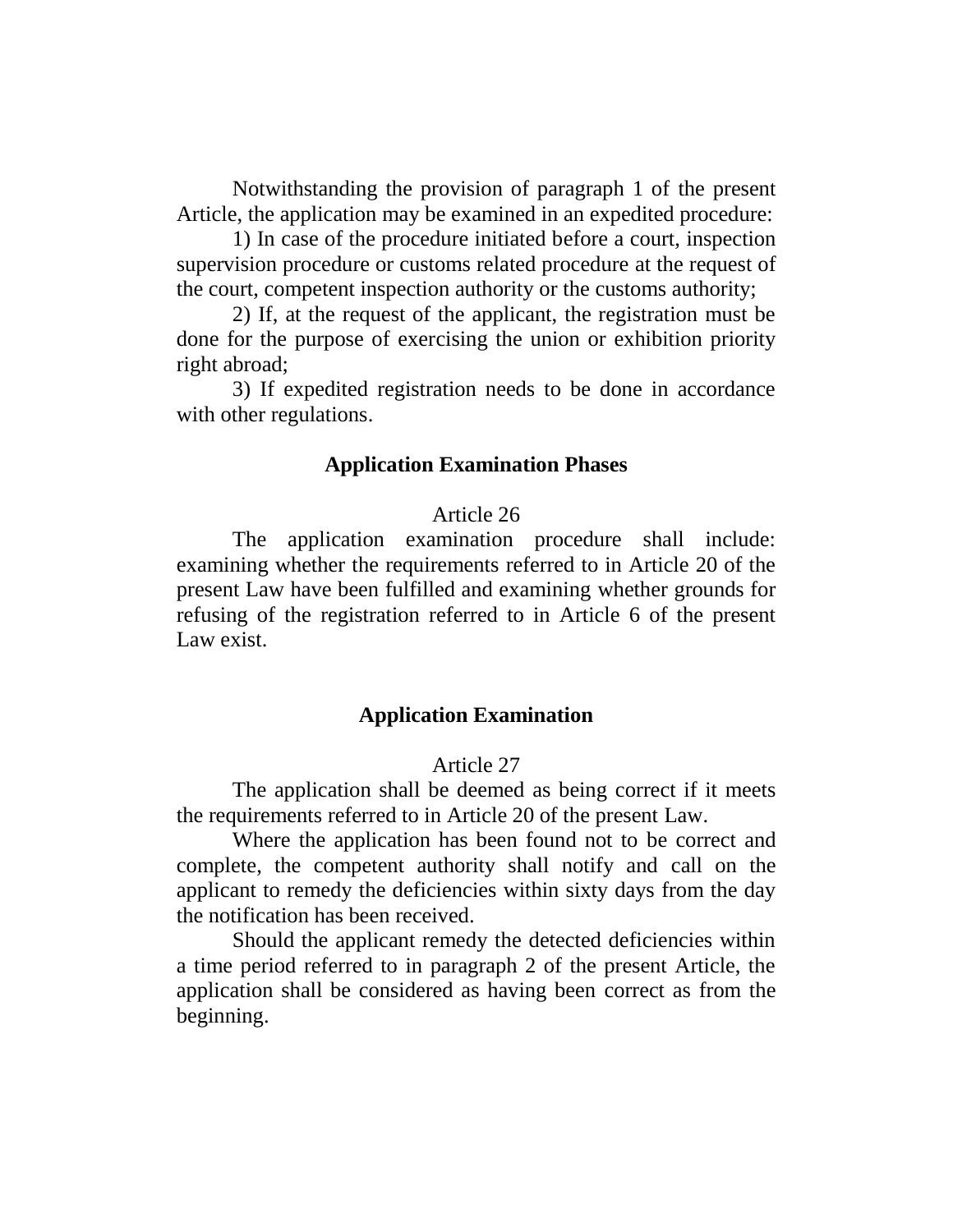Should the applicant fail to remedy the detected deficiencies within the time period referred to in paragraph 2 of the present Article, the application shall be deemed as having been withdrawn, and the competent authority shall pass a decision to stop the proceedings.

Upon the request of the applicant, the competent authority may extend the time limit referred to in paragraph 2 of the present Article for not more then sixty days.

# **Examination as to the Absolute Grounds for Refusal of the Application**

## Article 28

The competent authority shall examine the correct application in terms of determining possible grounds for refusing the registration referred to in Article 6 of the present Law.

Should the competent authority detect reasons grounds for refusal of the registration referred to in Article 6 of the present Law, it shall notify the applicant thereof in writing.

The applicant shall be entitled to submit evidence of facts which might affect the final decision of the competent authority, within sixty days from the day of receiving the written notification specifying grounds for refusal of the requested registration.

At the request of the applicant, the time limit referred to in paragraph 3 of the present Article may be extended for a time period not more then sixty days.

## **Publication of the Application**

#### Article 29

A correct application which has not been found to contain grounds for refusal referred to in Article 28 of the present Law, shall be published in the official gazette.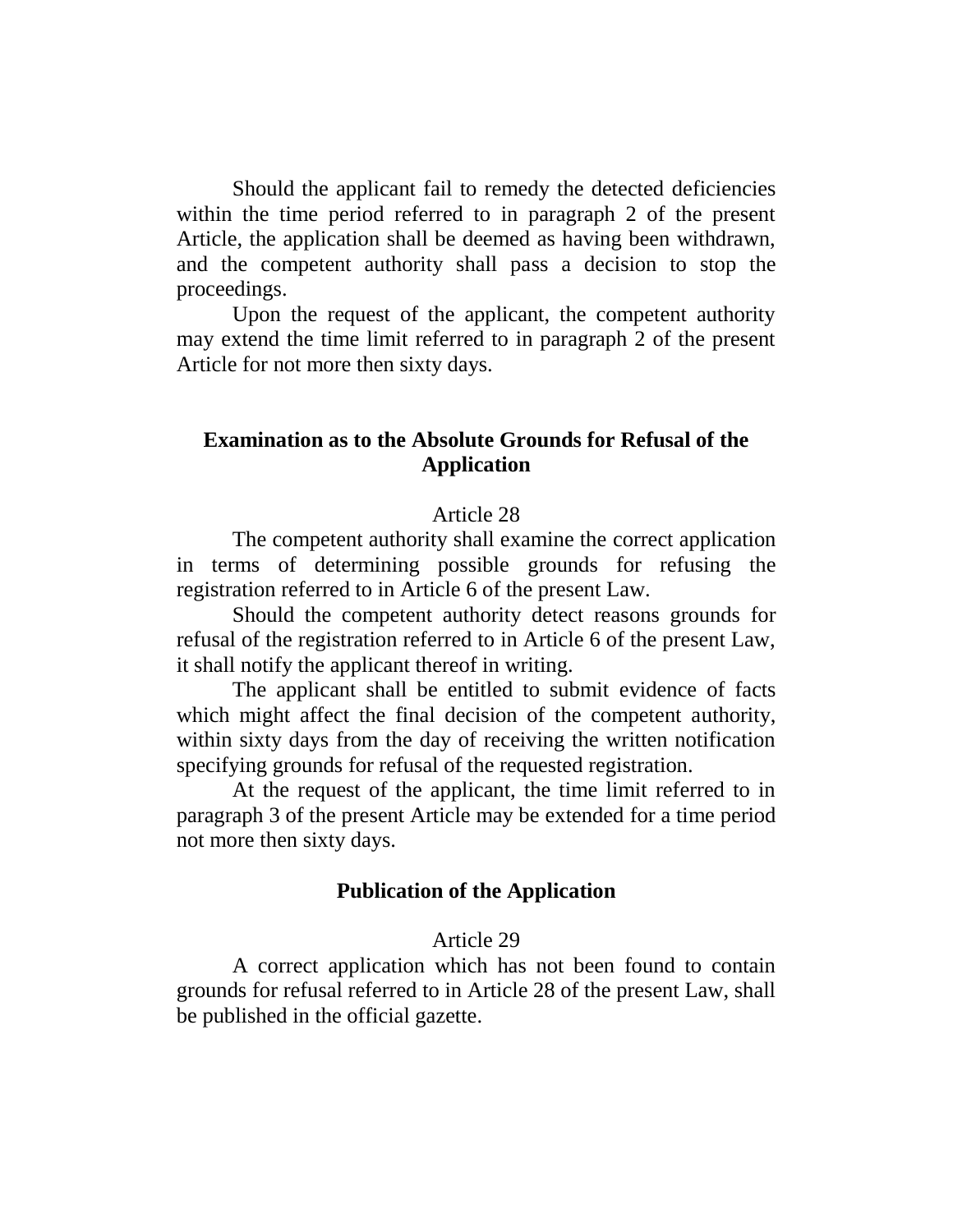The content of the application data published in the official gazette referred to in paragraph 1 of the present Article shall be determined by the Ministry.

### **Opinion of Other Persons**

### Article 30

Following the publication of the application referred to in Article 29 of the present Law, legal and natural persons or associations of manufacturers of goods and/or providers of services, retailers and consumers, may, within a time period of ninety days from the date of publication, submit to the competent authority a substantiated opinion in writing on absolute grounds for refusal of the registration referred to in Article 6 of the present Law.

Persons referred to in paragraph 1 of the present Article shall not be parties to the proceedings.

Following the receipt of the opinion referred to in paragraph 1 of the present Article, the competent authority shall act in accordance with Article 28 of the present Law and shall render a decision either refusing the registration of the trademark or approving the registration of the trademark, which shall be published in an Official Gazette.

### **Opposition against Trademark Registration**

## Article 31

An opposition against the registration of a trademark due to reasons referred to in Articles 7 and 8 of the present Law shall be filed with the competent authority within a time period of ninety days from the date of publication of an application in the Official Gazette.

Opposition referred to in paragraph 1 of the present Article may be filed by the holder of the earlier trademark or acquirer of the license, based on the authorization of the trademark holder.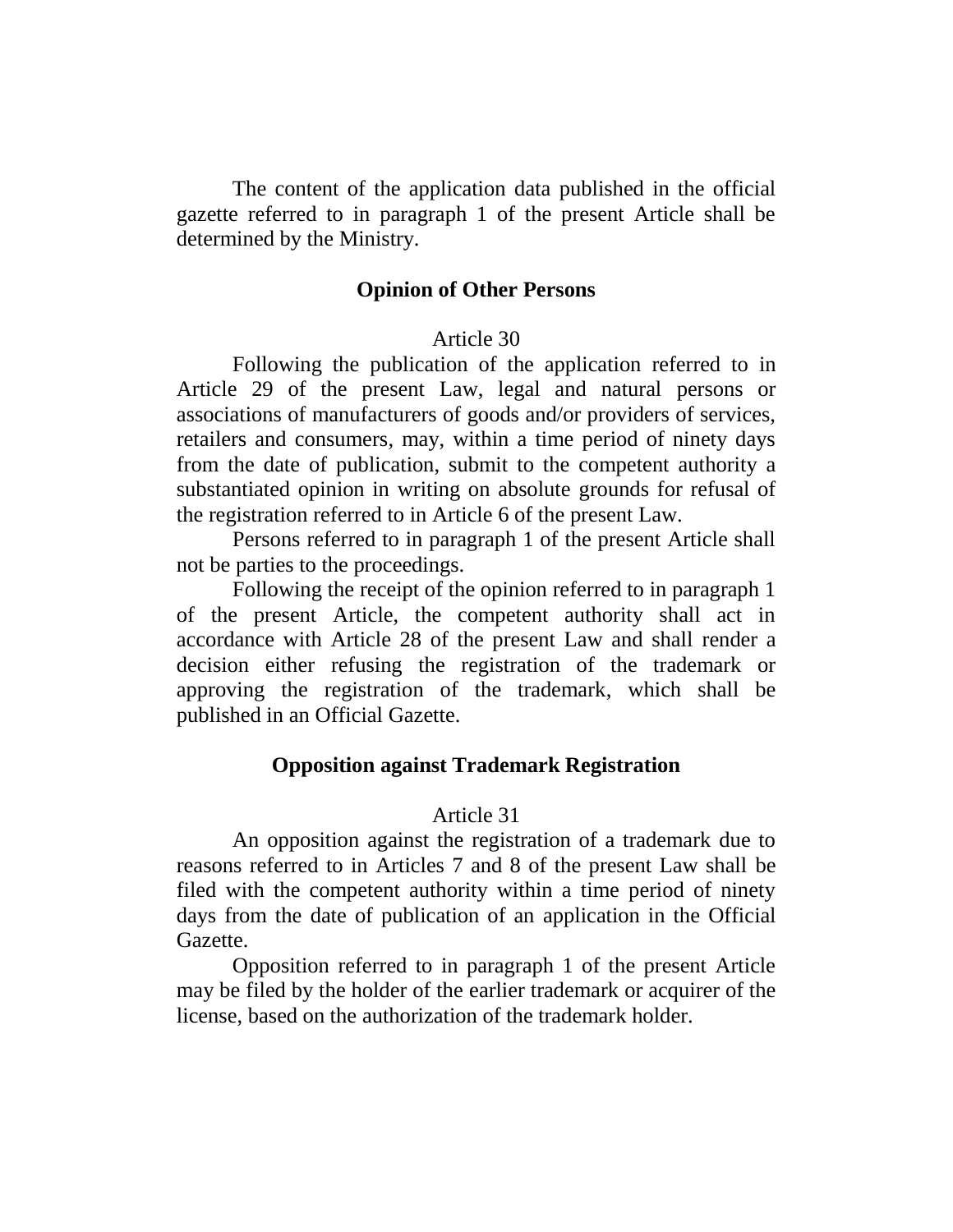If the procedure for the removal of earlier trademark or for invalidating the trademark has been initiated before a competent court, the competent authority shall stay the opposition examination procedure until the court decision has become final.

The time limit for filing the opposition referred to in paragraph 1 of the present Article shall not be subject to extension.

The opposition referred to in paragraph 1 of the present Article shall be subject to the payment of administrative fees.

### **Examination of the Opposition**

#### Article 32

The competent authority shall examine whether the opposition has been filed by a person referred to in Article 31 paragraph 2 of the present Law and whether the opposition has been filed within a prescribed time limit.

If the requirements referred to in paragraph 1 of the present Article have not been met, the competent authority shall render an official decision rejecting the appeal.

The competent authority shall submit a copy of the opposition to the applicant and shall notify the applicant to submit his/her observations regarding the opposition within a period of sixty days .

## **Review of the Opposition**

#### Article 33

Should the applicant submit his/her observations regarding the opposition within a time period referred to in Article 32 of the present Law, the competent authority shall assess the validity of the reasons stated in the opposition and in the applicant's observations.

The holder of the earlier registered trademark who has opposed the trademark registration shall be obliged to prove, at the request of the applicant, that during a period of five years prior to the date of publication of the application he/she has been using in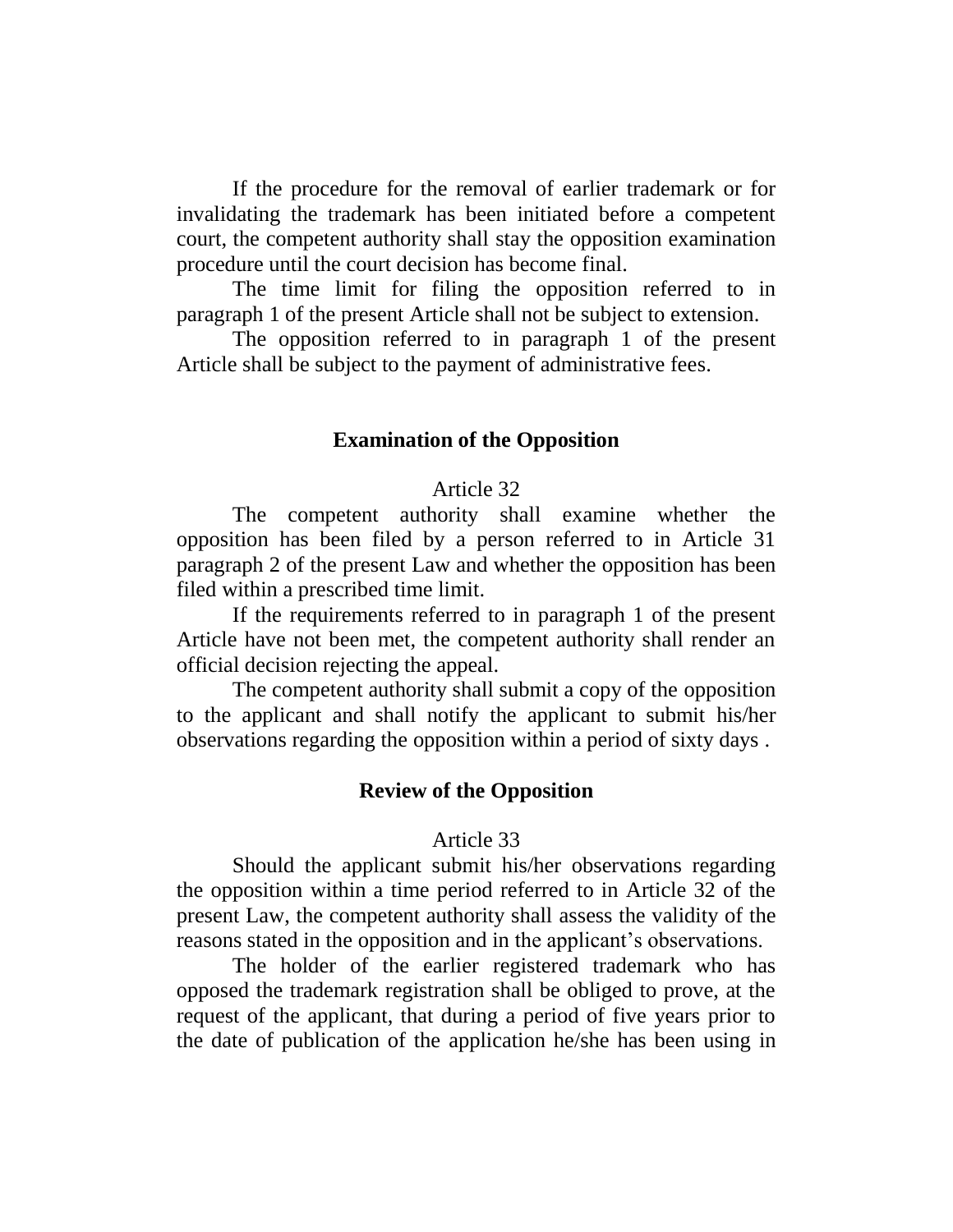Montenegro the trademark referred to in Article 17 of the present Law for goods and/or services for which such trademark has been registered and which he/she states as the reason for an opposition.

The holder of the earlier registered trademark which has been registered for at least five years prior to the application disclosure date, in case of existence of justified reasons for not using the trademark, shall be obliged to offer proof of justified reasons for not using the trademark, provided that the earlier registered trademark had already been registered on the date of publication of the application.

Should the holder of the earlier registered trademark fail to prove the use of the trademark referred to in paragraph 2 of the present Article or should he/she fail to offer valid reasons for not using the trademark referred to in paragraph 3 of the present Article, the competent authority shall render a decision refusing the opposition.

If the earlier registered trademark has been used only for some goods and/or services for which it has been registered, it shall be considered, in the course of the opposition procedure, that such trademark has been registered only for those particular goods and/or services.

Should the competent authority, in the course of the opposition procedure, ascertain that the opposition is without merits, it shall render a decision refusing the opposition.

Should the competent authority, in the course of the opposition procedure, ascertain that the opposition has merits, it shall render a decision refusing the trademark registration of the published application, either entirely or in part for certain goods and/or services.

The competent authority shall forward the decision referred to in paragraphs 4, 6 and 7 of the present Article to the applicant and to the opponent.

The decision referred to in paragraph 7 of the present Article shall be subject to an appeal which can be filed with the Ministry.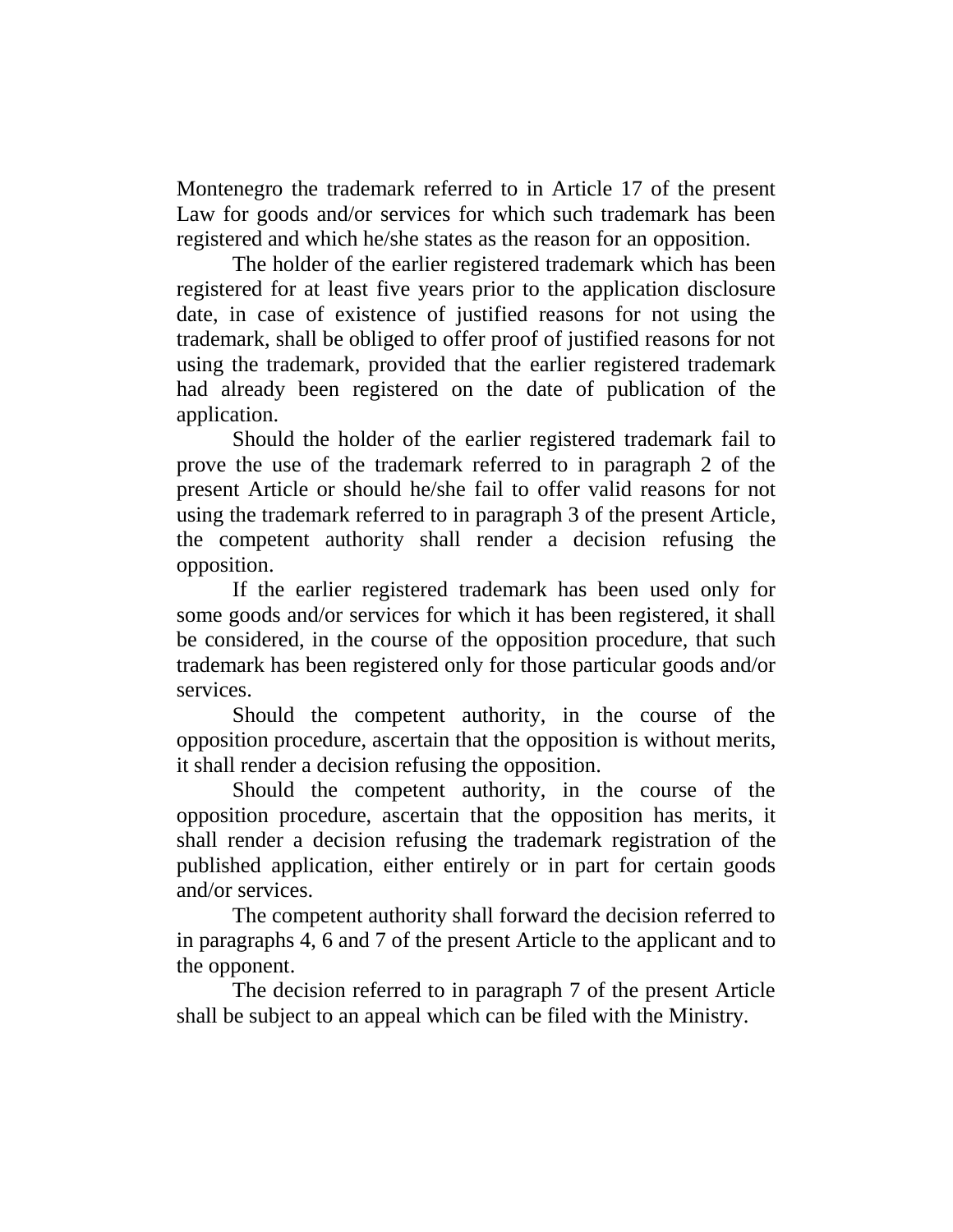Should the applicant fail to submit his/her observations within a prescribed time period, the requested trademark registration shall be refused within the limits of the requests stated in the opposition.

## **Continuation of the Proceedings**

#### Article 34

The applicant or another person who has failed to perform an action within a specified time period may file a request with the competent authority for the continuation of the proceedings.

The procedure continuation request may be filed within a time period of sixty days from the expiry of the time period within which the action should have been undertaken.

The competent authority shall allow the continuation of the procedure, if the loss of right has not come into effect, provided that the applicant effects payment of administrative fees for the continuation of the procedure and provided that the applicant undertakes the action within the time period referred to in paragraph 2 of the present Article.

The continuation of the procedure may not be requested for failing to observe the deadlines for the following: the application referred to in paragraph 2 of the present Article, priority right recognition application referred to in Articles 23 and 24 of the present Law, opposition referred to in Article 31 of the present Law, the request for *restitutio in integrum* referred to in Article 38 of the present Law and the request for the renewal of a trademark referred to in Article 42 of the present Law.

Should the competent authority approve the request for the continuation of the procedure referred to in paragraph 1 of the present Article, it shall be considered that the consequences of failing to observe the deadlines have not come into effect and shall nullify the official decisions it had rendered in respect of failure to observe the deadlines.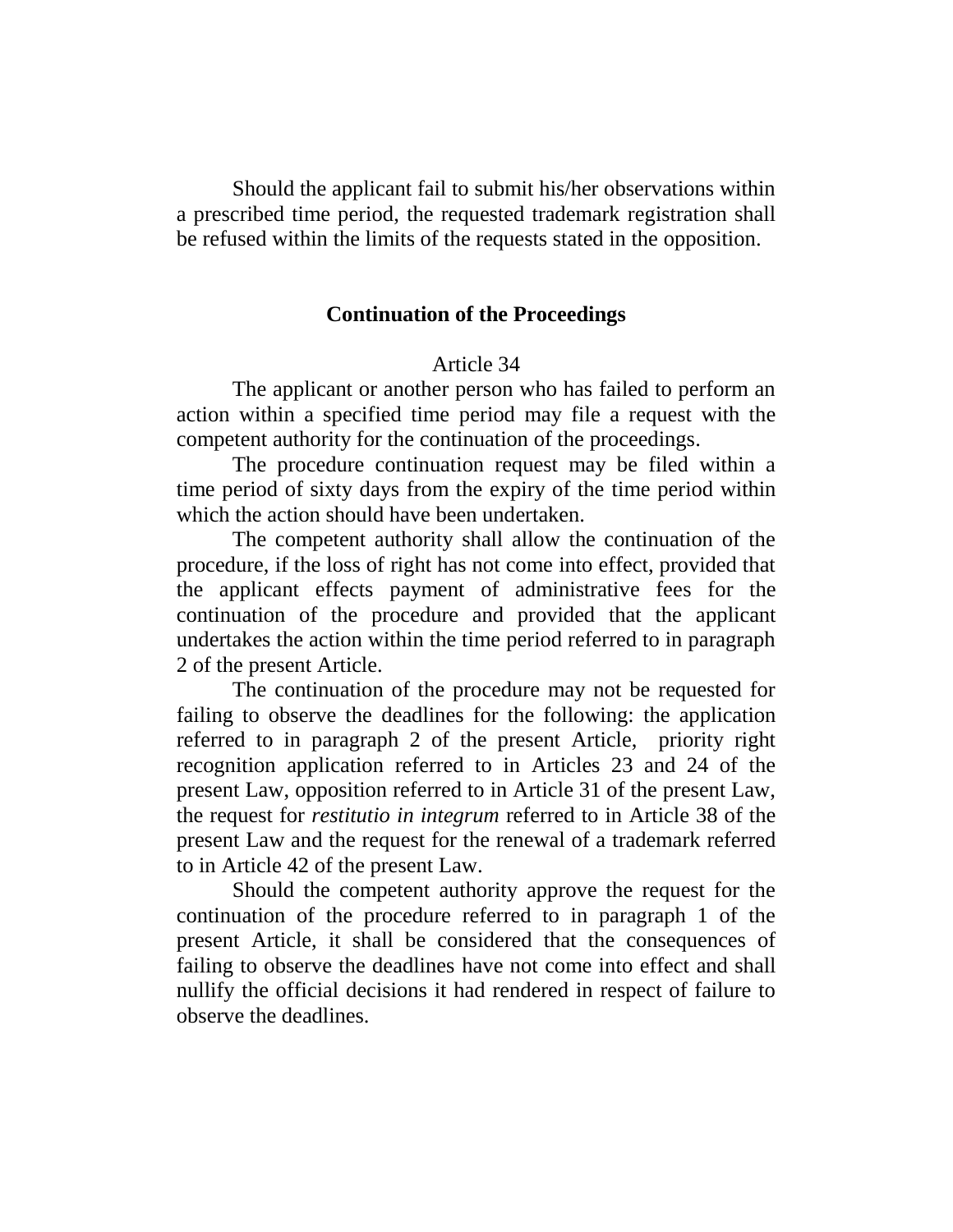## **Trademark Registration**

### Article 35

If an opposition against trademark registration has not been filed or if such opposition has been rejected or refused, the competent authority shall call on the applicant to effect payment of the trademark registration-related administrative fees, the fee for the first ten years of trademark protection and the costs of publication of the trademark registration in the Official Gazette.

The application shall be deemed withdrawn if the applicant fails to effect payment of the prescribed fees and costs within the time limit referred to in paragraph 1 of the present Article.

Following the payment of fees and costs referred to in paragraph 1 of the present Article, the competent authority shall render a decision on trademark registration based on which it shall enter the trademark into the Register and publish the trademark registration in the Official Gazette.

The regulations issued by the Ministry shall prescribe the particulars of the information on trademark registration published in the Official Gazette.

The trademark holder shall acquire rights resulting from trademark on the day the trademark is registered, pursuant to the present Law.

The date of the official decision on the trademark registration shall also be considered as the date when the trademark has been entered into the Register.

## **Division of a Trademark**

#### Article 36

A trademark registered for multiple goods and/or services (hereinafter referred to as: the Initial Registration) may be divided,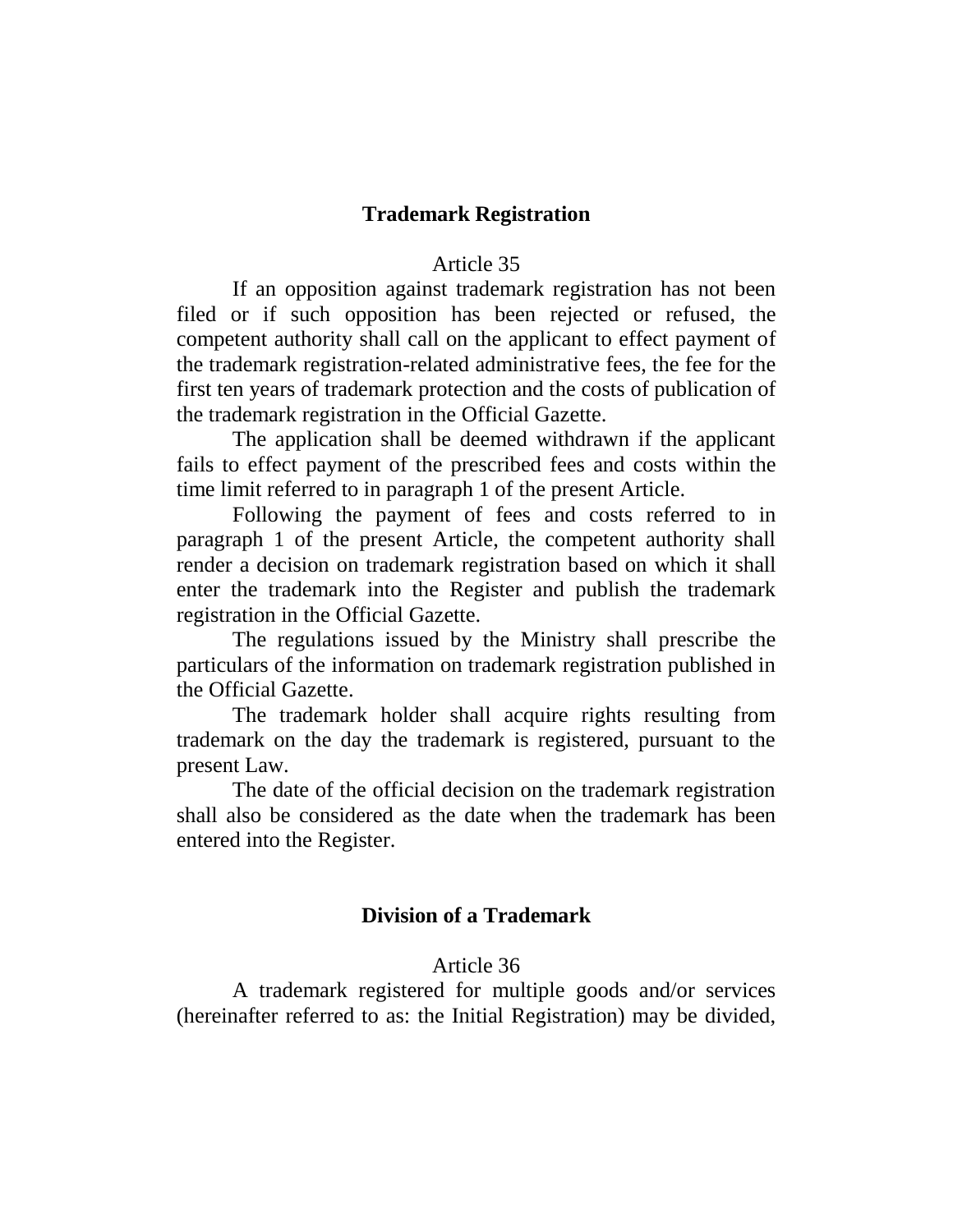at the request of the holder of the trademark, into two or more trademarks according to the list of products and/or services.

Divided trademarks shall preserve all rights contained in the initial registration.

A special decision shall be issued on a division of a trademark specifying: the number of the initial registration, number of the new trademarks, the mark from the initial registration as well as the goods and/or services which remain in the initial registration and goods and/or services that belong to separate trademark(s).

A divided trademark shall be entered into the Trademark Register while the trademark holder shall be issued a decision on trademark registration.

Information on divided trademarks shall be entered into the Register and shall be published in the Official Gazette.

The request referred to in paragraph 1 of the present Article shall contain, in particular: the trademark registration number; information about the trademark holder; a representation of the mark; a designation of the class numbers under the International Classification of Goods and Services remaining in the initial registration, and the class numbers under the International Classification of Goods and Services to which the separated trademark refers.

The Ministry shall prescribe the particulars of the application referred to in paragraph 1 of the present Article, and shall specify the documentation to be filed with the application.

## **Entry of Alterations into the Register**

## Article 37

At the request of the trademark holder, the changes which occurred following the trademark registration pertaining to the change of the name and address of the holder of rights, alteration of the list of goods and/or services and transfer of rights, shall be entered into the Register.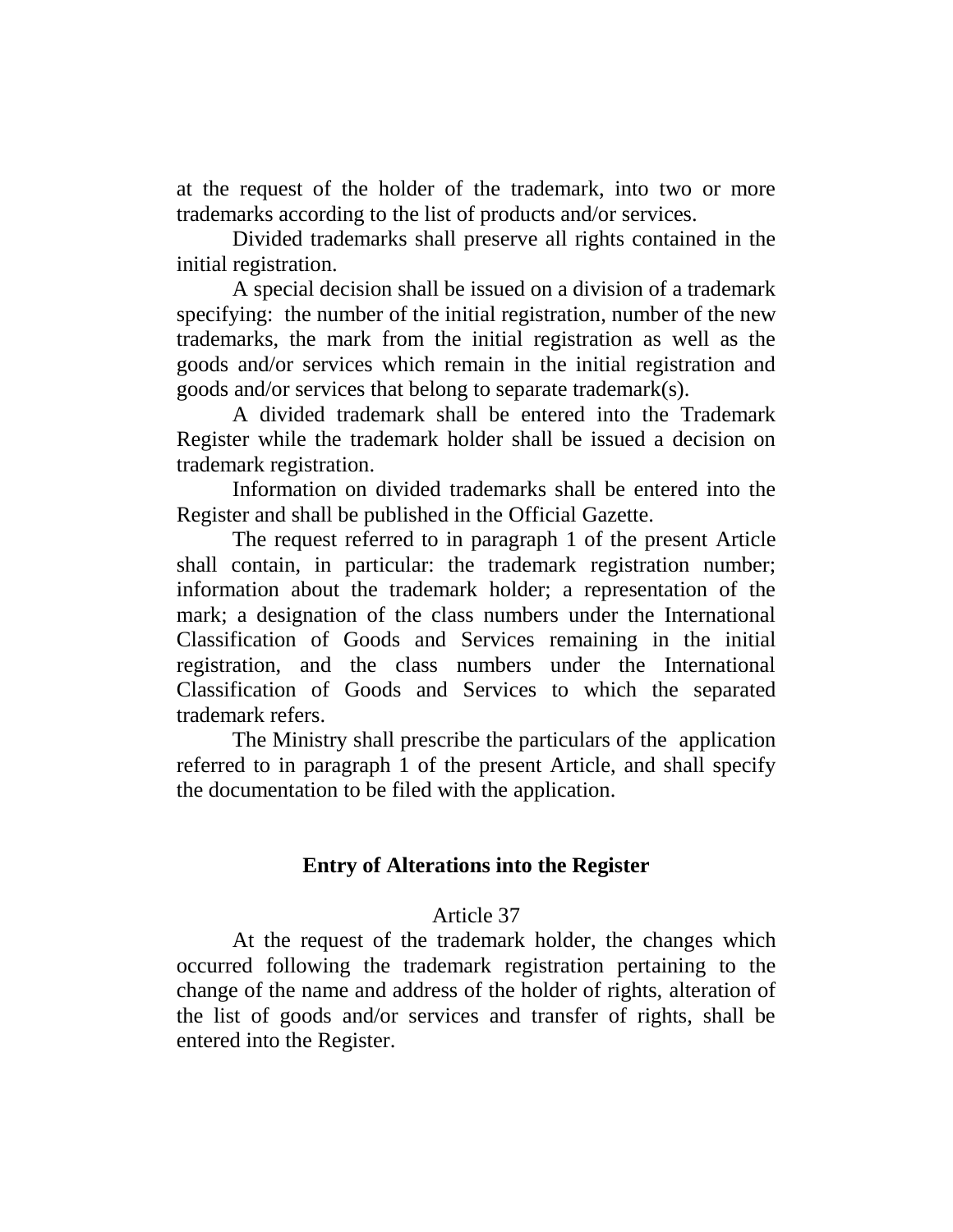Alterations referred to in paragraph 1 of the present Article shall not alter the representation of the registered trademark nor expand the list of goods and/or services.

Alterations entered into the Register shall be published in the Official Gazette.

The Ministry shall prescribe in more detail the content of the request referred to in paragraph 1 of the present Article and the documentation submitted together with the request.

## *Restitutio in integrum*

### Article 38

The applicant or trademark holder who has been unable, despite due diligence and for justified reasons, to perform a certain action in the procedure before a competent authority, may request *restitutio in integrum* if the omission resulted in the loss of rights.

The request for *restitutio in integrum* referred to in paragraph 1 of the present Article shall be submitted in writing within a time period of sixty days from the day reasons for omissions have ceased to exist.

The request for *restitutio in integrum* referred to in paragraphs 1 and 2 of the present Article may not be submitted following the expiry of a time period of one year from the day of omission having taken place.

The applicant filing the request for *restitutio in integrum* shall be obliged to provide in his/her application the reasons due to which he/she has been prevented from performing such activities referred to in paragraph 1 of the present Article within the prescribed time period and shall be obliged to sufficiently substantiate such circumstances.

The competent authority shall review the request for *restitutio in integrum* provided that the applicant effects payment of the administrative fees within a time period referred to in paragraph 2 of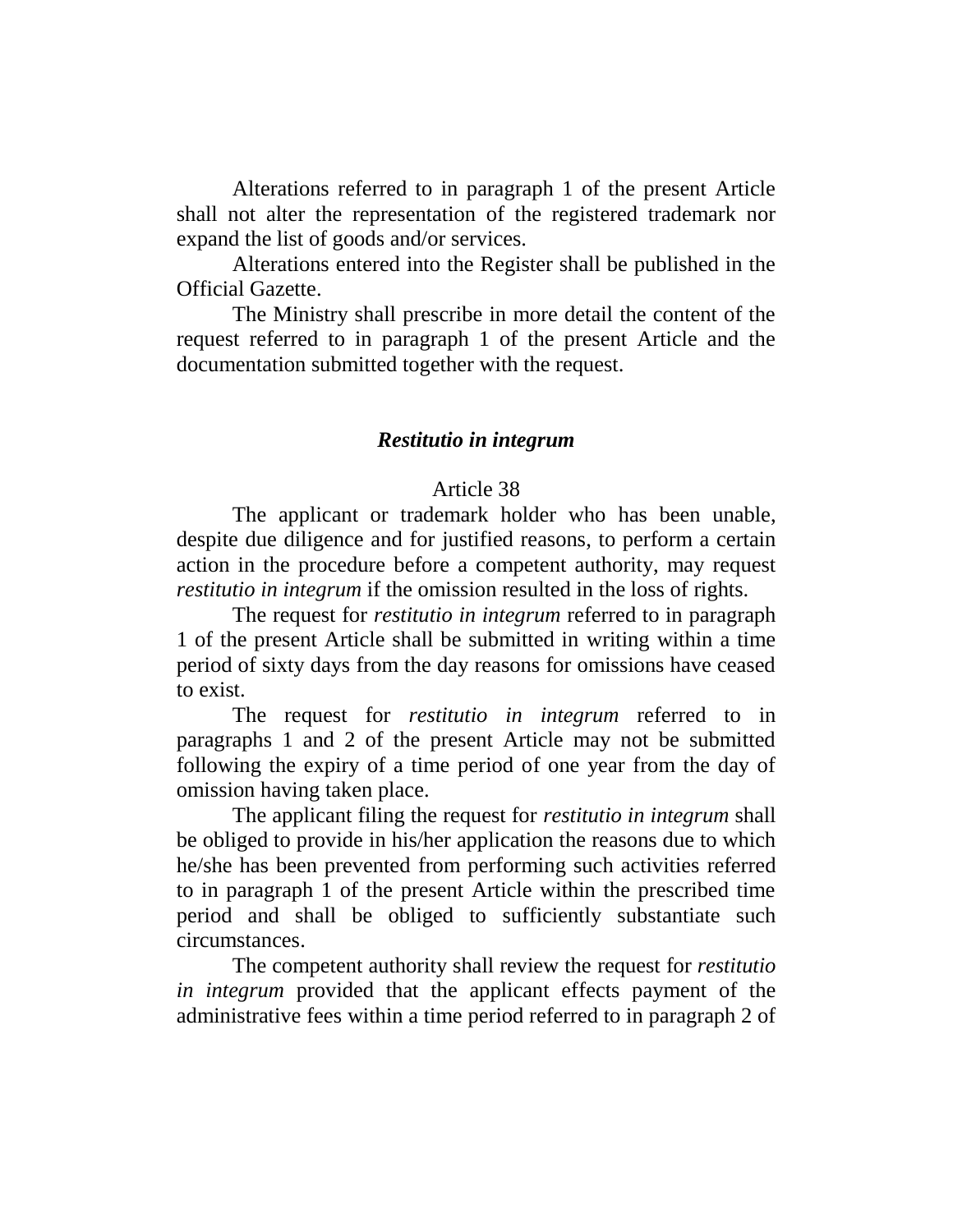the present Article and performs the action he/she had failed to perform.

*Restitutio in integrum* may not be requested for failing to observe the filing deadlines for: *restitutio in integrum* request referred to in paragraphs 2 and 3 of the present Article, application for the priority right recognition or establishment referred to in Articles 23 and 24 of the present Article, application for the continuation of the proceedings referred in Article 34 of the present Law and request for making corrections or amendments.

If the trademark holder has established his/her right to a trademark through *restitutio in integrum*, such trademark shall not produce effect in respect of another person who has in good faith put goods on the market or extended services under an identical or similar mark, during the time from the loss of right referred to in paragraph 1 of the present Article until the reestablishment of rights resulting from the trademark.

### V. TRADEMARK AS PROPERTY RIGHT

#### **License**

#### Article 39

A trademark holder may, on the basis of a license agreement, grant license for the right to use the trademark in respect of all or some of the goods and/or services.

The license agreement, referred to in paragraph 1 of the present Article, shall be entered into the Register at the request of the trademark holder or the licensee.

The entry of the license agreement into the Register referred to in 1 of the present Article shall be subject to an official decision.

The entry of the license agreement into the Register referred to in 3 of the present Article shall be published in the Official Gazette.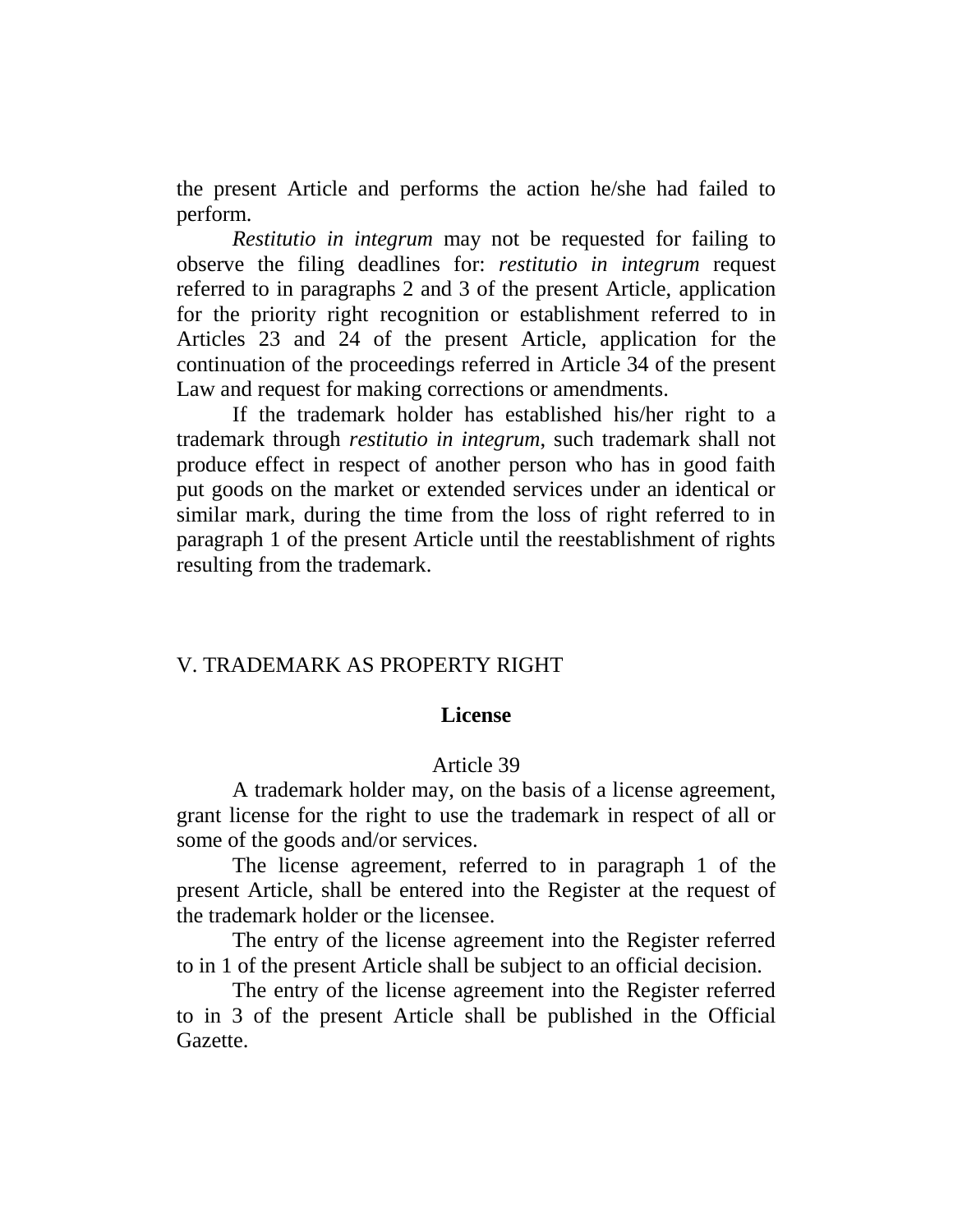The trademark holder may invoke rights resulting from the trademark against the licensee violating any provision from the license agreement in the course of license validity, in respect of the registered trademark's representation, manner in which the trademark is being used, scope of goods and services for which the license is granted, territories where the trademark can be used, or quality of goods manufactured or services offered by the licensee.

A trademark shall not be subject of a compulsory license.

## **Transfer of a Trademark**

## Article 40

The holder of the trademark right may transfer to another person the trademark either for all or some goods and/or services for which such trademark has been registered.

If the trademark is transferred in respect of only some goods and/or services for which the trademark has been registered, the trademark registration shall be separated pursuant to Article 36 of the present Law.

The procedure for the entry of the trademark transfer shall be initiated on the basis of a written request accompanied by:

1) The proof of legal title for the entry;

2) The power of attorney if the procedure for the registration of the transfer, license or pledge is initiated through an agent;

3) The proof of payment of the administrative fees charged for the registration of an transfer, license or pledge.

Registration of the license and/or pledge may be requested on the basis of a single request referred to in paragraph 3 of the present Article, provided that the trademark holder and license and/or pledge assignee are the same.

The transfer of the trademark shall be entered into the Register and published in the Official Gazette.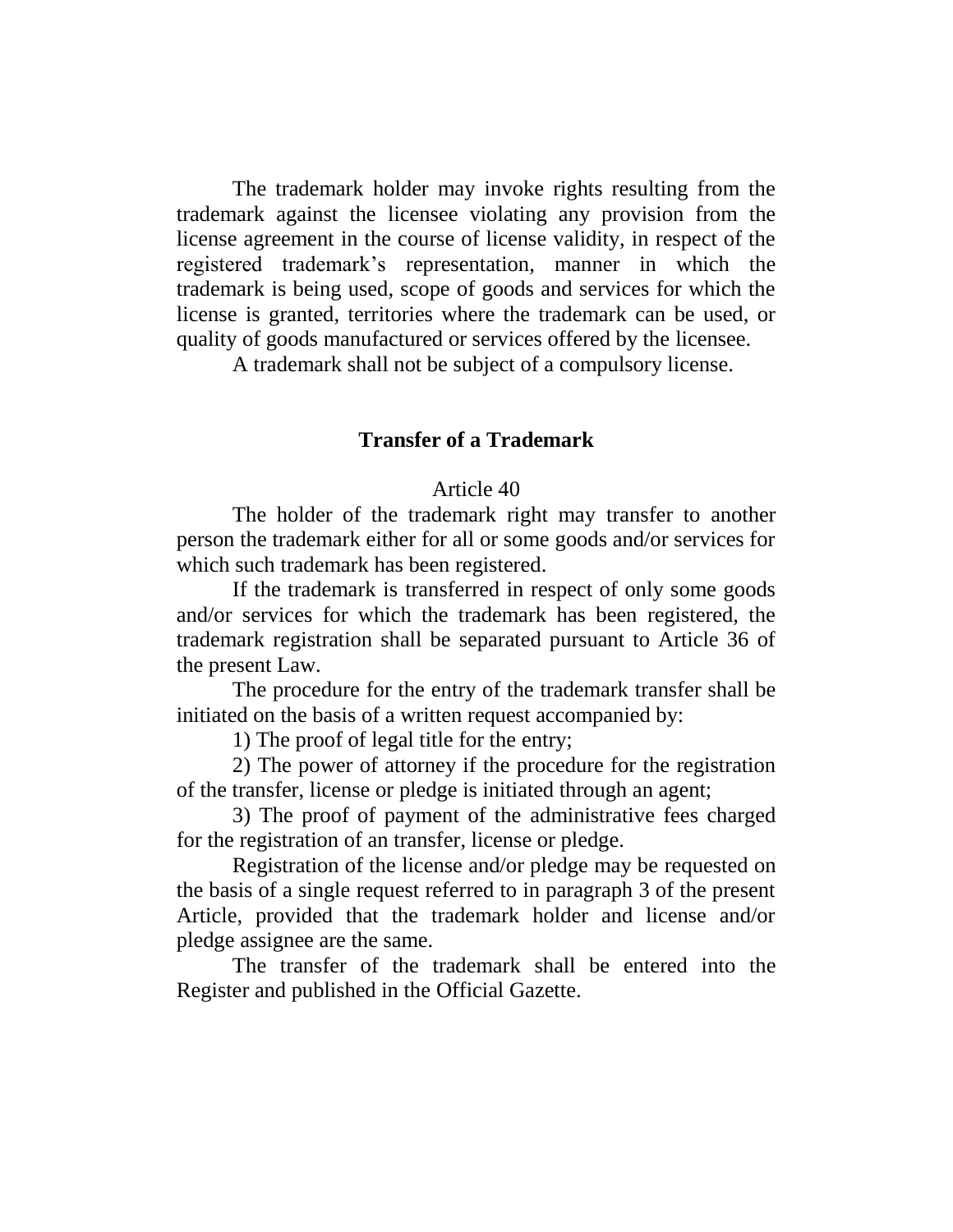The Ministry shall prescribe in more detail the content of the request referred to in paragraph 3 of the present Article and the documentation submitted together with the request.

## **Pledge, Levy of Execution and Bankruptcy**

## Article 41

A trademark may be the subject of a pledge based on a pledge agreement and subject to enforced performance.

The pledge right shall be entered into a Register at the request of a pledger or the pledgee.

The court tasked *ex officio* with the levy of execution shall be obliged to notify, without delay, the competent authority on the launching of the levy of execution procedure in respect of a trademark for the purpose of entering it into the Register.

Pledge and levy of execution shall be published in the Official Gazette.

Where a trademark is subject of bankruptcy, the information on bankruptcy procedure shall be entered into the Register and published in the Official Gazette at the request of the competent court.

Regulations governing pledge shall be applicable to pledge or levy of execution procedures.

# VI. DURATION, RENEWAL AND CESSATION OF TRADEMARK RIGHTS

## **Duration of Protection and Renewal of the Trademark**

#### Article 42

The trademark right shall last for ten years from the date of filing of the application.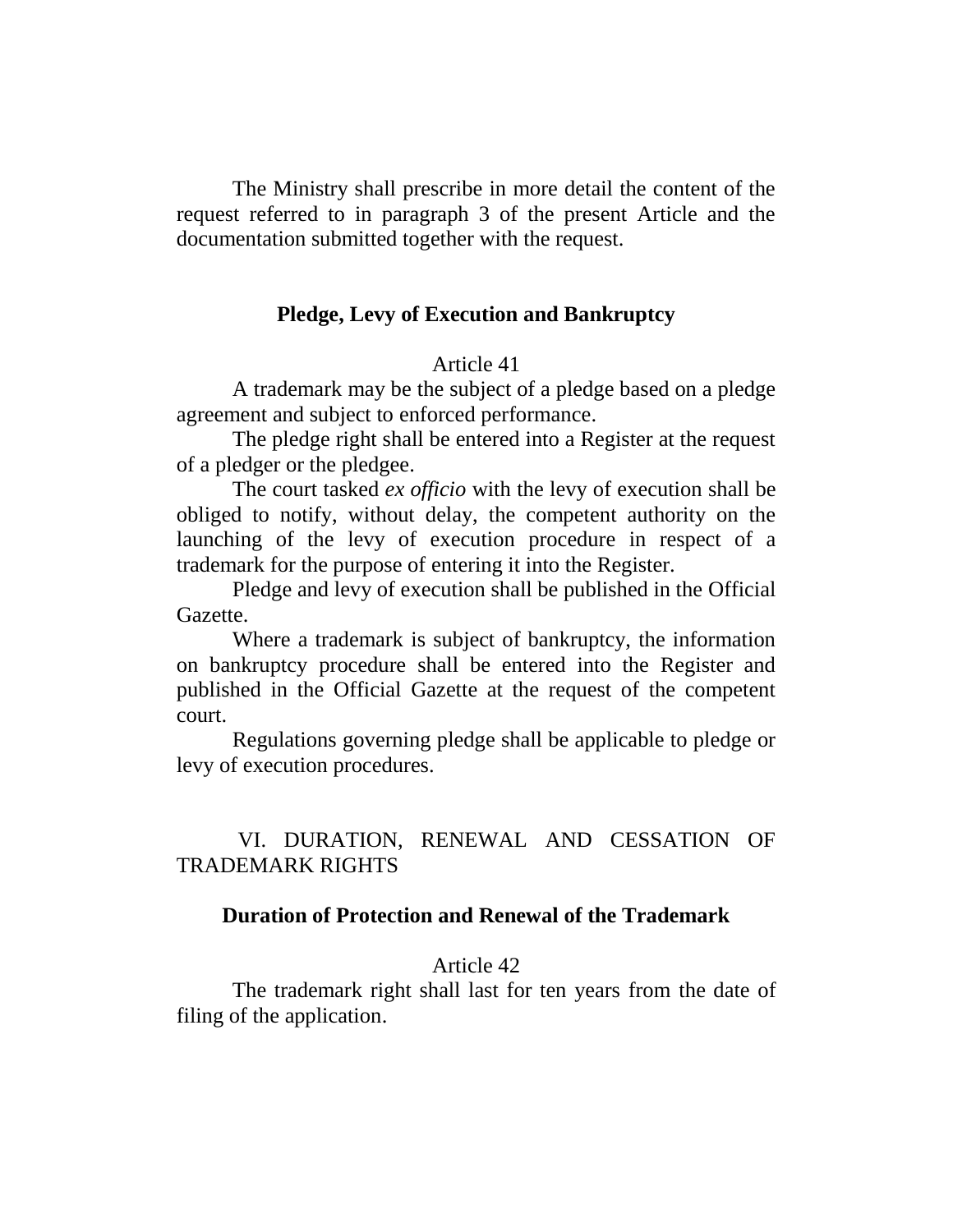The trademark shall be renewed for a further ten-year period for an unlimited number of times, provided that, prior to the expiry of the ten-year period, the trademark holder submits to the competent authority the request for the renewal of a trademark accompanied by proof of payment of the required administrative fees and duties.

The request for the renewal of a trademark may be submitted within a time limit of six months following the expiry of the time period referred to in paragraph 1 of the present Article, provided that the double amount of the required administrative fees be paid.

The new trademark protection period shall commence on the day of expiry of the previous ten-year period.

The trademark holder or a person authorized by him/her, shall be entitled to file the request for the renewal a of a trademark with the competent authority.

Where the request for the renewal of a trademark is filed in respect of certain goods and/or services only for which the trademark has been registered, the trademark registration shall be renewed for those goods and/or services only.

The renewal of a trademark shall be entered into the Register.

If the trademark protection is not renewed, the trademark shall cease to be protected on the date on which the existing protection period expires.

The trademark protection expiry date referred to in paragraph 8 of the present Article shall be entered into the Register.

The Ministry shall prescribe in more detail the content of the request referred to in paragraphs 2 and 5 of the present Article as well as the documentation submitted together with the request.

# **Ceasing of the Trademark Rights**

## Article 43

The trademark shall cease to have the effect upon expiry of a ten-year period unless its protection has been renewed.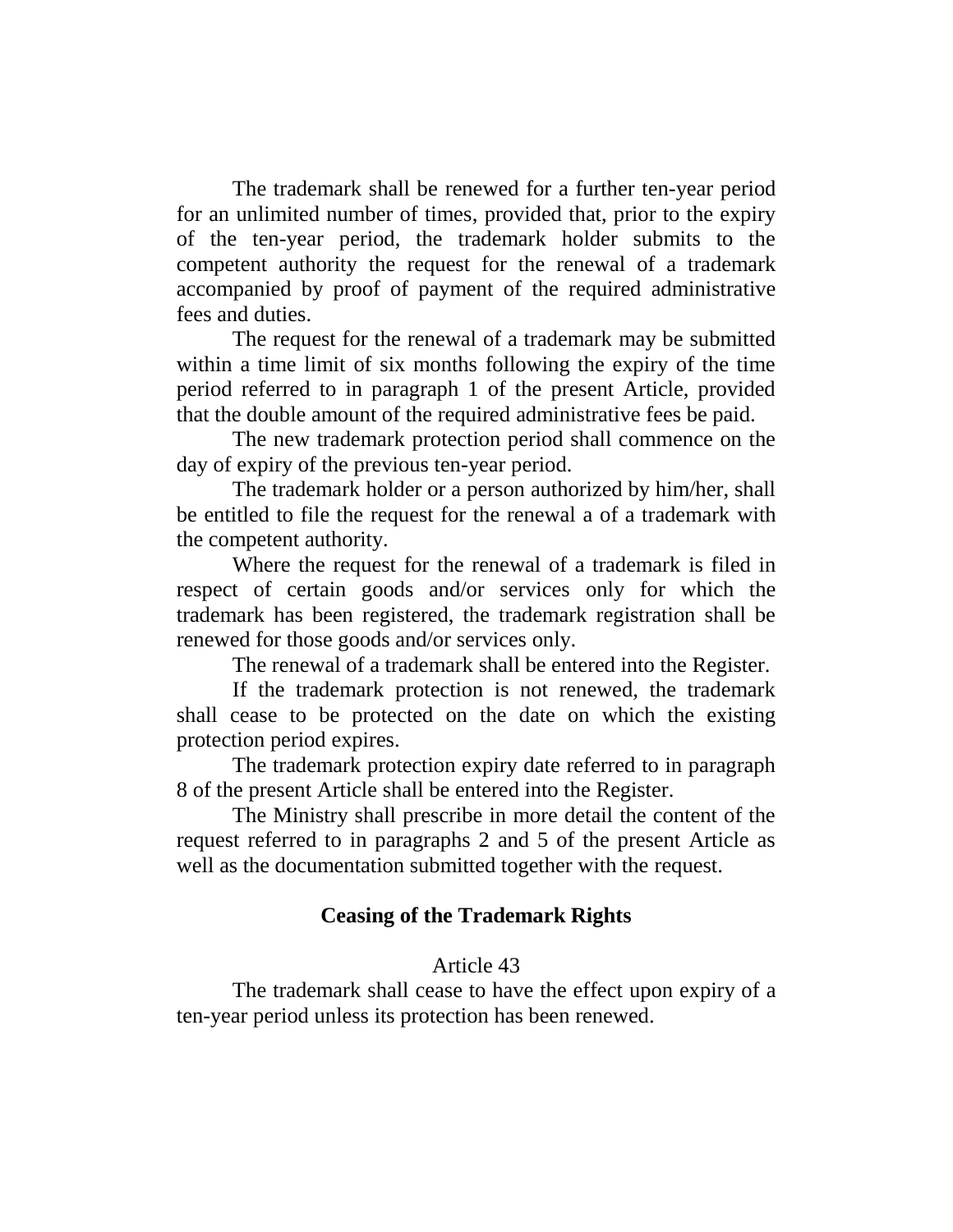The trademark shall cease to have the effect prior to the expiry of the period referred to in paragraph 1 of the present Article:

1) if the holder of a trademark surrenders his/her trademark rights — on the day the declaration of surrender is submitted to the competent authority;

2) as a result of a court decision or a decision by the competent authority, in cases set out in the present Law — on the day specified by such decision;

3) if the legal person that is the holder of the trademark ceased to exist or if the natural person who is the holder of the trademark has deceased — on the day of the cessation or the day of death respectively, unless the trademark has been transferred to the successors in rights of such persons.

The trademark holder may surrender in writing his/her trademark rights pertaining to certain or all goods and/or services for which such trademark has been registered.

The competent authority shall issue a decision on ceasing of the effect of a trademark referred to in paragraph 2 of the present Article.

If a certain right has been entered into the Register in favor of another person, the trademark holder cannot surrender the trademark without a prior written consent of a person to whose name that right has been registered.

Should the trademark holder fail to pay the required administrative fees within a prescribed time period, the competent authority shall notify such person that the required administrative fees and duties have not been paid, and that such fees may be paid within the time period of six months from the beginning of the year in which the following trademark validity period commences.

The ceasing of the effect of trademark rights referred to in paragraph 2 items 1 and 3 of the present Article shall be entered into the Register and shall be published in the Official Gazette.

## VII. COLLECTIVE TRADEMARK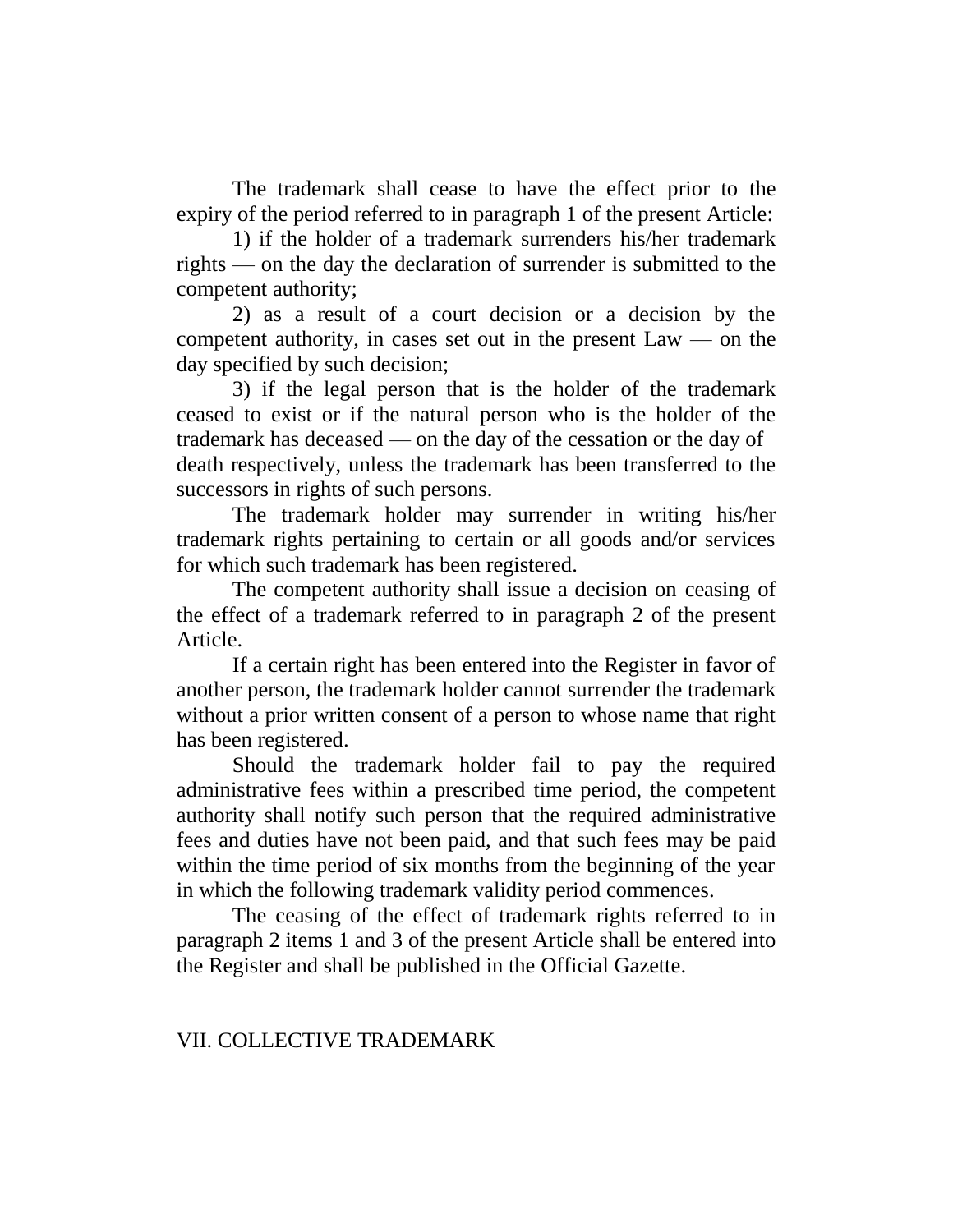## **Definition of the Collective Trademark**

#### Article 44

A collective trademark shall mean a trademark of a legal person representing a certain type of association of manufactures and/or service providers, which may be used by persons who are members of such association, under the conditions prescribed by the present Law.

A collective trademark may be used to protect any mark pursuant to Article 2 paragraphs 2 and 3 of the present Law and any mark for which there are no grounds for refusal the registration thereof referred to in Articles 6, 7 and 8 of the present Law.

Collective trademark may not be subject of a license.

## **Geographical Indication Protected by a Collective Trademark**

#### Article 45

A collective trademark may be used to protect a mark which denotes certain geographical origin of goods and/or provision of services.

Provisions of Article 6 item 4 of the present Law shall not be applicable to the trademark referred to in paragraph 1 of the present Article.

The trademark rights referred to in paragraph 1 of the present Article shall not entitle the holder to prohibit another person from using marks or signs in the trade of goods and/or services denoting the geographical origin of the goods, provided that he/she uses them in accordance with good business practices.

The trademark referred to in paragraph 2 of the present Article shall produce no effect on another person that has the right to use the geographical indication.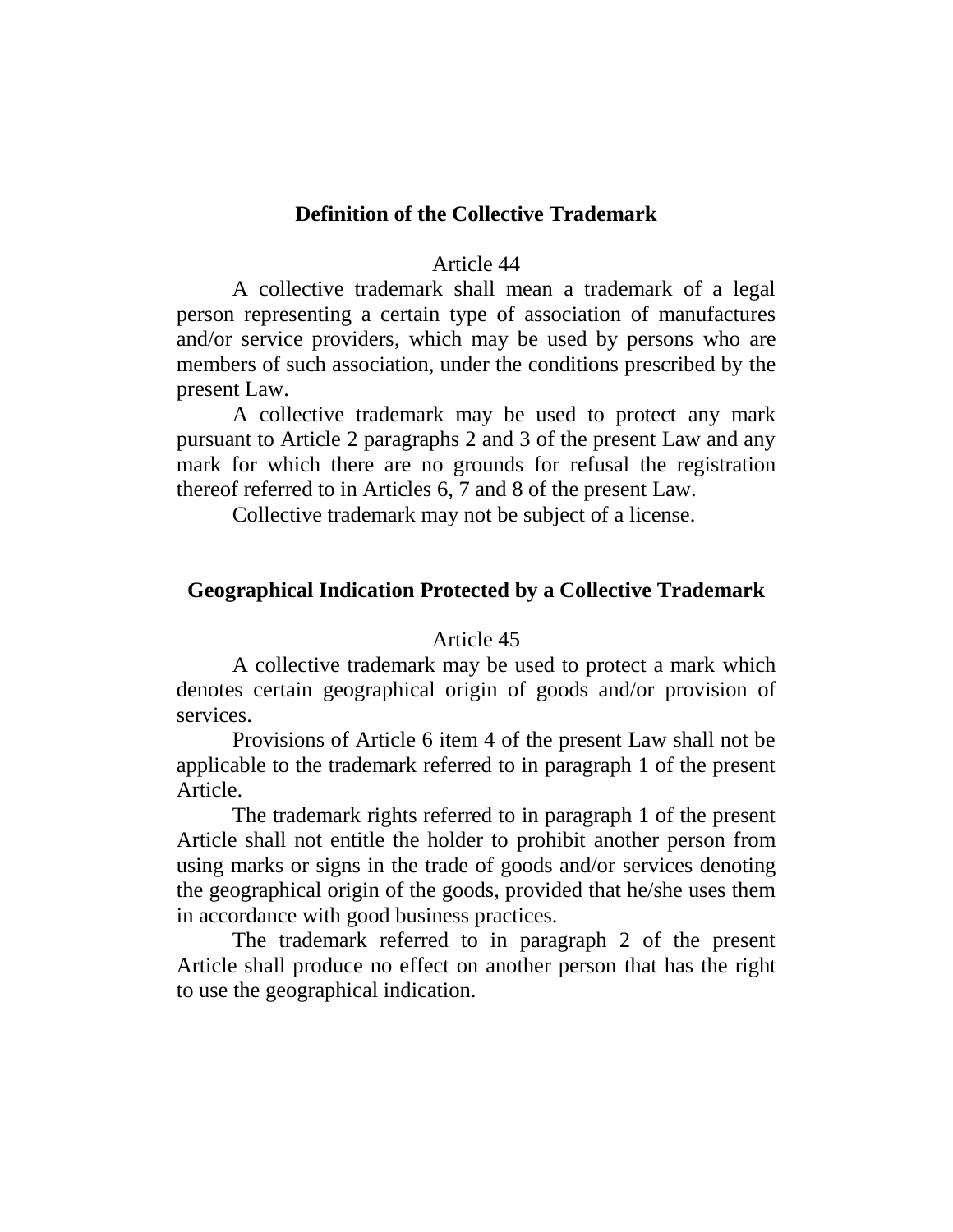The person using the collective trademark shall be entitled to use the trademark only in the manner prescribed by the general act on collective trademarks.

## **Submitting an Application for a Collective Trademark**

## Article 46

The applicant or the collective trademark rights holder may be a legal person who is entitled to exercise rights, take on obligations, sign contracts or perform other legal action on its own behalf.

## **General Act on Collective Trademarks**

## Article 47

In addition to the application for the registration of a collective trademark pursuant to Article 20 of the present Law, the applicant shall also submit the general act on a collective trademark.

The general act on a collective trademark shall contain in particular the following:

- 1) persons authorized to use the collective trademark;
- 2) membership requirements for joining the association;
- 3) conditions for the use of the trademark including sanctions;

Any person shall have access to the general act referred to in paragraph 1 of the present Article.

The holder of the collective trademark which is used to mark geographic origin of goods and/or services shall be obliged to enable any person, whose goods and/or services originate from a particular geographical area and meet the conditions required for the use of the collective trademark in accordance with the general act on a collective trademark, to use the collective trademark, under the conditions prescribed by the general act on a collective trademark.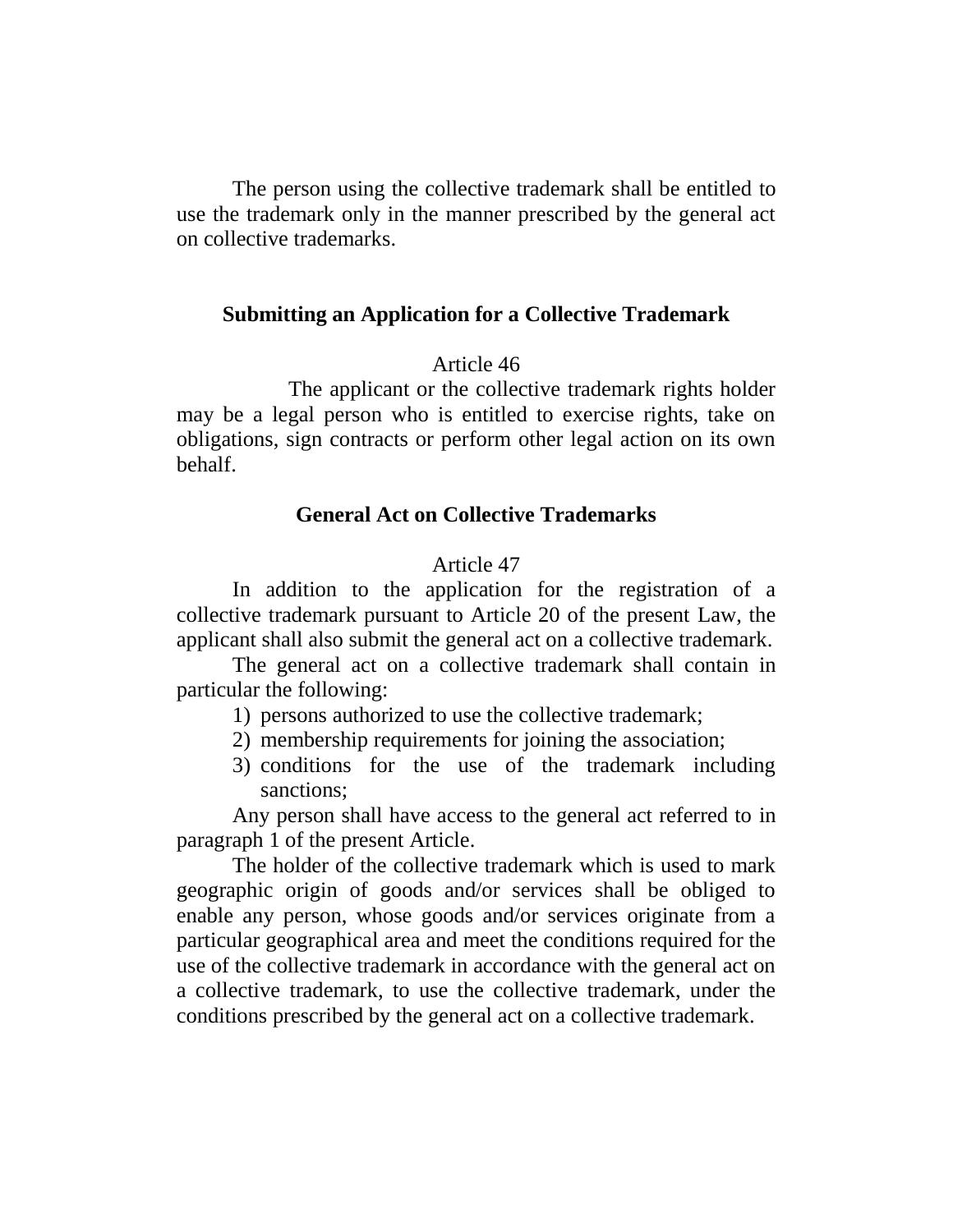## **Amendments to the General Act on a Collective Trademark**

#### Article 48

The holder of the collective trademark rights shall be obliged to submit to the competent authority amendments to the general act governing the use of a collective trademark.

The competent authority shall verify whether the amendments to the general act meet the requirements laid down in Article 47 of the present Law.

The amendments to the general act shall produce effect on other persons following their publication in the Official Gazette.

Information on the amendments to the general act shall be entered into the Register.

## VIII. INTERANTIONAL REGISTRATION OF TRADEMARKS

### **International Registration Application**

#### Article 49

A trademark holder and/or applicant may file a request for the international registration of a trademark through a competent authority.

The request referred to in paragraph 1 of the present Article shall be accompanied by the following:

1) A representation of the mark;

2) A list of the goods and/or services drawn up according to the International Classification of Goods and Services, written in the English language;

3) A power of attorney if the request is filed through a representative;

4) Proof of payment of the required administrative fees.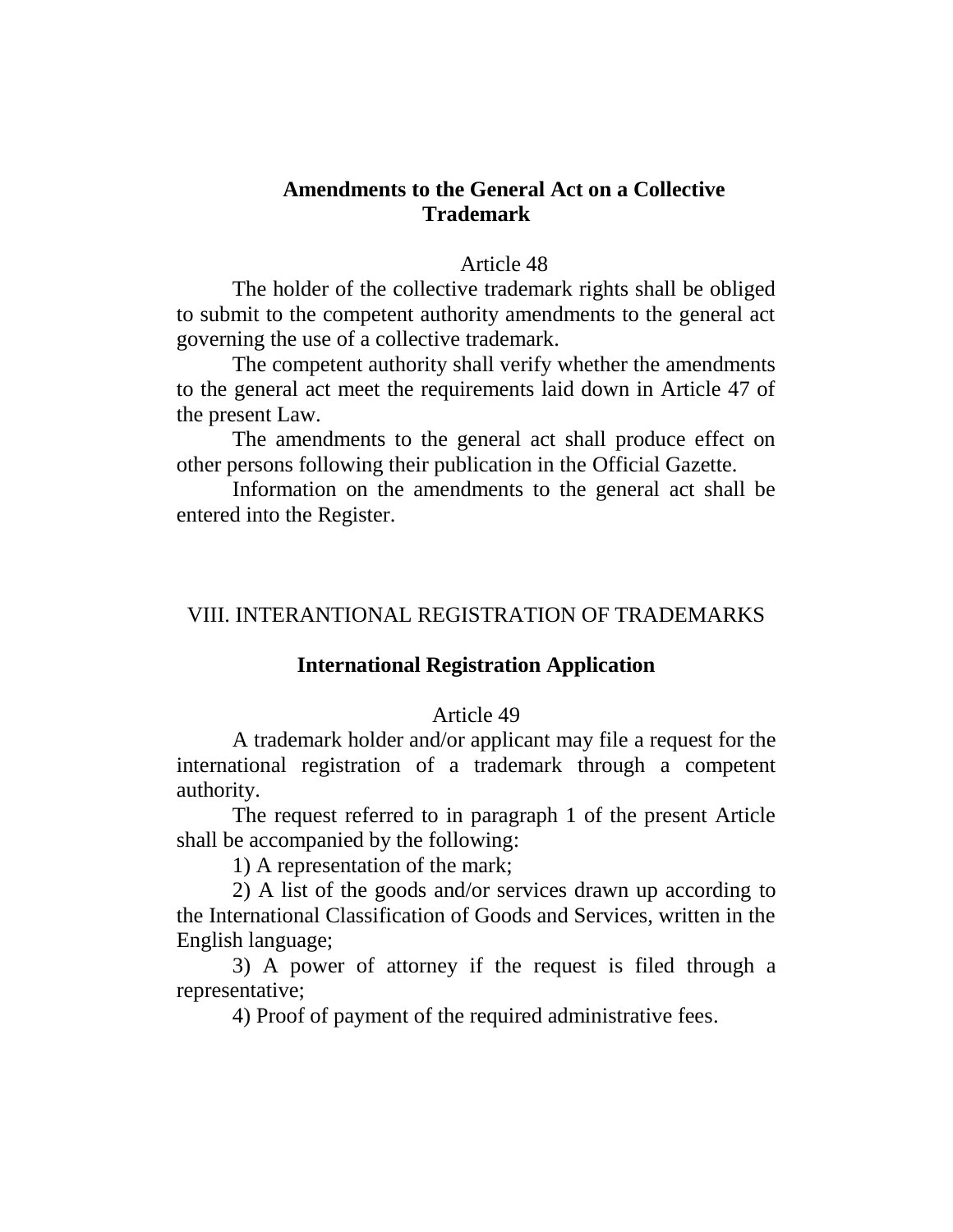If the request for the international registration of a trademark is found to be complete, the competent authority shall set the deadline to the applicant within which payment of the fee for the international registration of the trademark is to be effected to the International Bureau and the proof of payment thereof is to be submitted to the competent authority.

If the application for the international registration of a trademark is not complete, the competent authority shall notify the applicant in writing inviting him/her to remedy the deficiencies within the time period of thirty days.

If the applicant fails to remedy the detected deficiencies in his/her application within the time limit referred to in paragraph 4 of the present Article, the competent authority shall reject the application.

Upon the applicant's submission of the proof of payment referred to in paragraph 3 of the present Article, the competent authority shall forward the application to the International Bureau.

If the applicant fails to submit the proof of payment referred to in paragraph 3 of the present Article within the prescribed time period, the competent authority shall reject the application.

The trademark holder shall submit the request for the entry of changes into the international register and the request for subsequent extension of the international registration to the International Bureau directly.

The Ministry shall prescribe the content of the application for the international registration of a trademark and proof accompanying the application.

# **International Registration of a Trademark with the Indication of Effect in Montenegro**

Article 50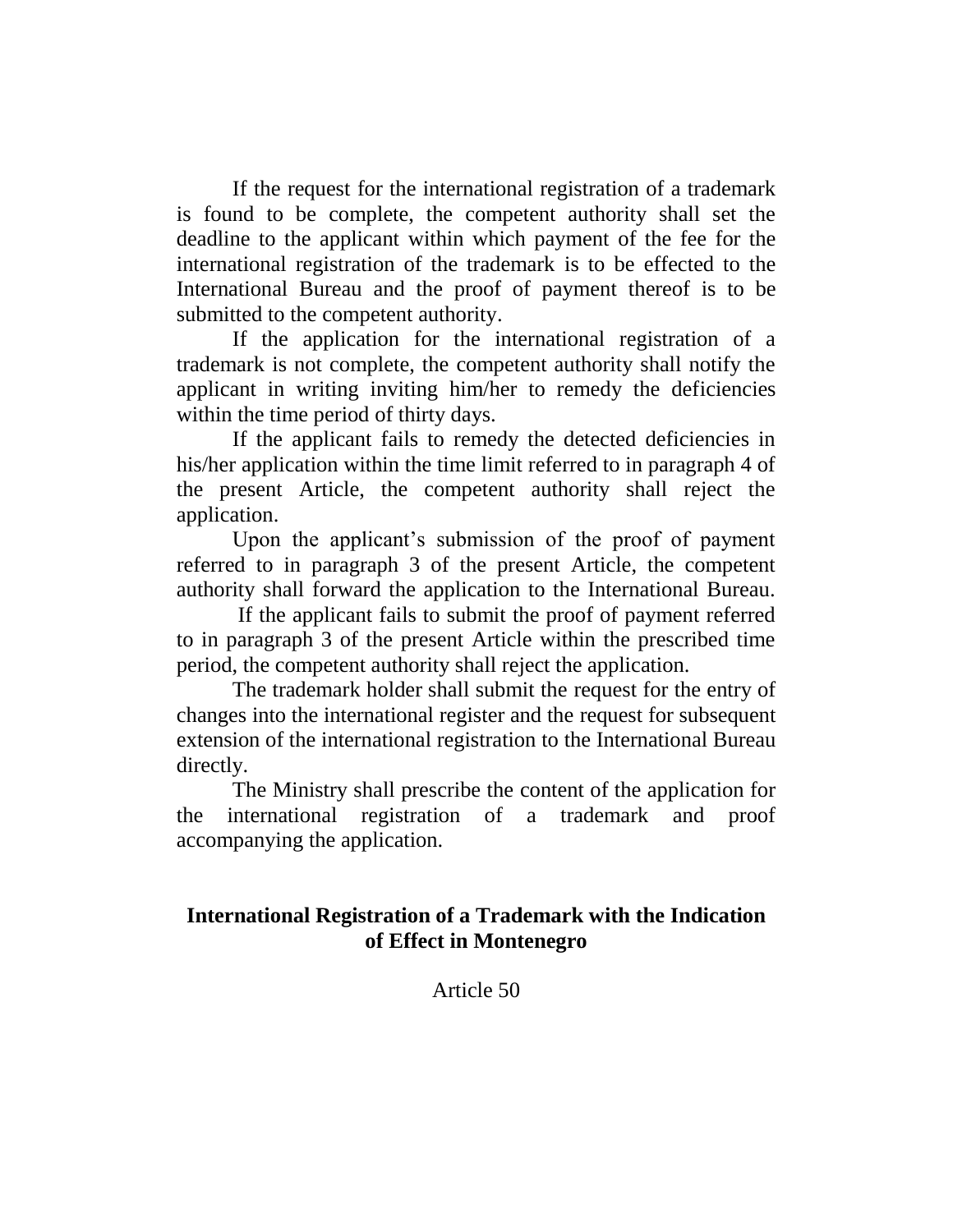Provisions of Articles 2, 6, 7 and 8 of the present Law shall be applicable to the international registration of a trademark with the indication of effect in Montenegro.

Should the holder of an international registration of a trademark referred to in paragraph 1 of the present Article fail to submit his/her observations regarding the preliminary notification of the competent authority on the intention to refuse the validity of such trademark in Montenegro, the competent authority shall render a decision refusing the validity of the trademark which is submitted to the International Bureau.

The publication of the international registration of a trademark in the Gazette of the International Bureau of the World Intellectual Property Organization shall be considered a publication of the trademark registration in Montenegro.

## IX. CIVIL LAW PROTECTION

### **Declaration of Trademark Invalidity Claim**

### Article 51

Any legal or natural person may file a claim with the competent court seeking declaration that a trademark is invalid in whole or in part.

The complaint referred to in paragraph 1 of the present Article may be filed if the trademark has been registered contrary to the provisions of Article 6 of the present Law.

The court shall be obliged to submit to the competent authority the final ruling declaring the trademark either entirely or partially invalid.

## **Removal of a Trademark from the Register Claim**

### Article 52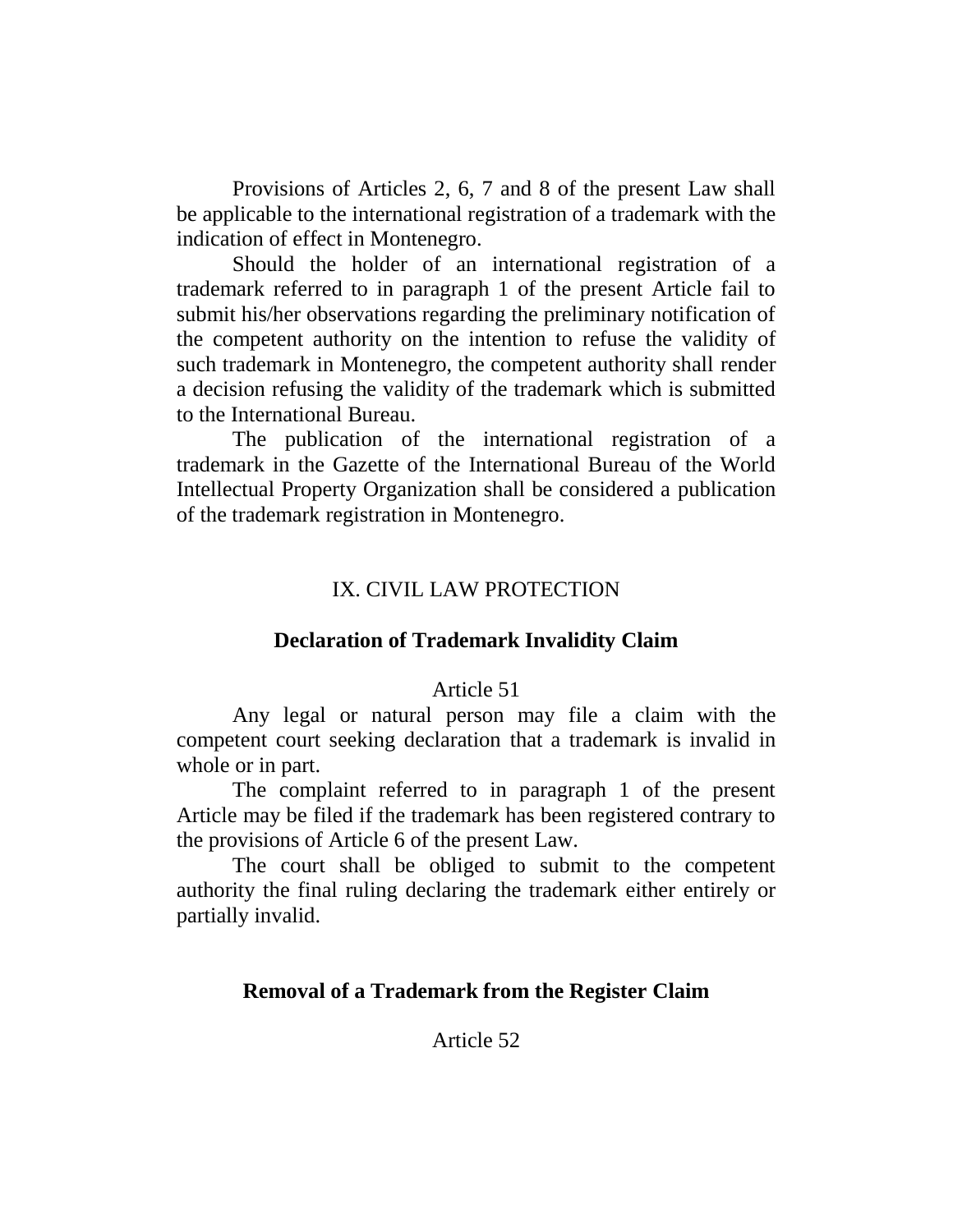Any legal or private person may file a complaint with a competent court requesting that a trademark be removed from the Register and that the use of the mark be prohibited in the following cases:

1) If the holder of the trademark has registered the trademark in bad faith;

2) If the trademark has been registered contrary to the provisions of Articles 7 and 8 of the present Law;

3) If due to certain actions taken or permissions given by the holder of the trademark, such trademark has become an ordinary term in trade of goods and/or services for which such trademark has been registered;

4) If the trademark holder or another person having trademark holder's consent, has been using the trademark for goods and/or services in such manner as to mislead the public, in particular regarding the type, quality and geographical origin of the goods and/or services.

Any legal or natural person may, in addition to reasons referred to in paragraph 1 of the present Article, file a complaint requesting that a collective trademark be removed from the Register and that the use of the mark be prohibited in the following cases:

1) If the holder of the collective trademark has ceased to exist;

2) If the general act governing the use of the collective trademark has been altered and if the alterations are contrary to Article 48 of the present Article;

3) If the representation of the collective trademark has been altered to such an extent that there are reasons for its nullification pursuant to Article 6 of the present Law;

The claim requesting that a trademark be removed from the Register may not be filed following the expiry the five-year period from the registration date, unless the trademark has been registered in bad faith.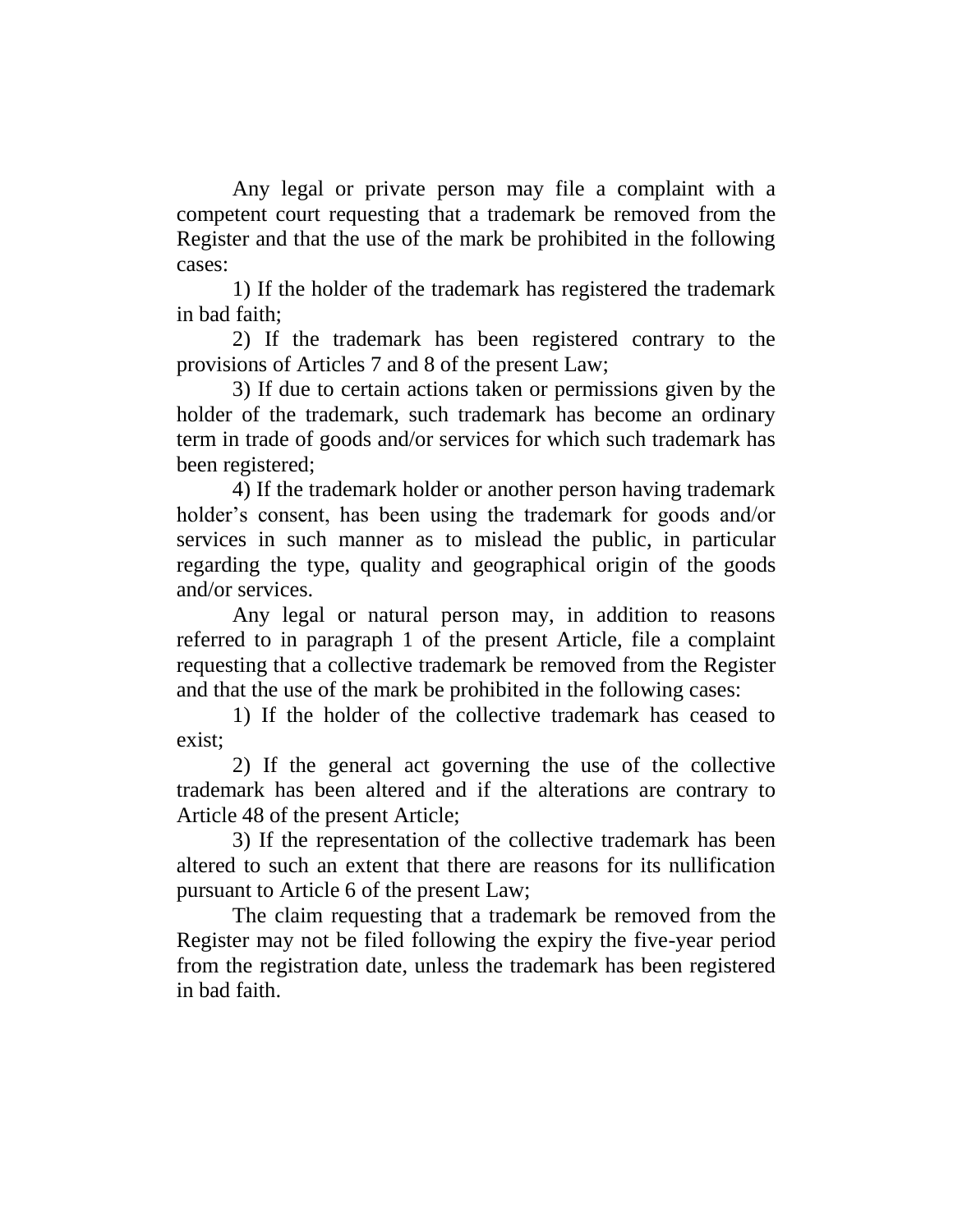The competent authority shall remove the trademark from the Register following the receipt of a final decision ordering that the trademark be removed.

#### **Challenging the Trademark Rights Claim**

### Article 53

Any legal or natural person who, in commercial activity, uses a mark for marking of goods and/or service for which other person has filed an application or has registered it in its name for marking of the same or similar goods and/or services, may request the court to declare such person as being the rights holder, provided that such person is able to prove that the concerned mark was well known for marking of its goods and/or services before the defendant had filed his/her registration application.

If the defendant is able to prove that, prior to the trademark registration referred to in paragraph 1 of the present Article, he/she has used in commercial activity the same mark which is part of the trademark during the same period of time as plaintiff or longer, the court shall reject the claim referred to in paragraph 1 of this Article.

The action referred to in paragraph 1 of this Article may not be filed following the expiry of a five-year period from the day of the trademark's registration.

At the request of the plaintiff, the competent authority shall enter him/her into the Register as the trademark holder, following the receipt of the court's final decision.

#### **Non-use of the Trademark Claim**

#### Article 54

An interested party may file a claim with a competent authority for the revocation of a trademark either entirely or only for some goods and/or services, if the holder of the trademark or a person authorized by him/her has failed, without a justified reason,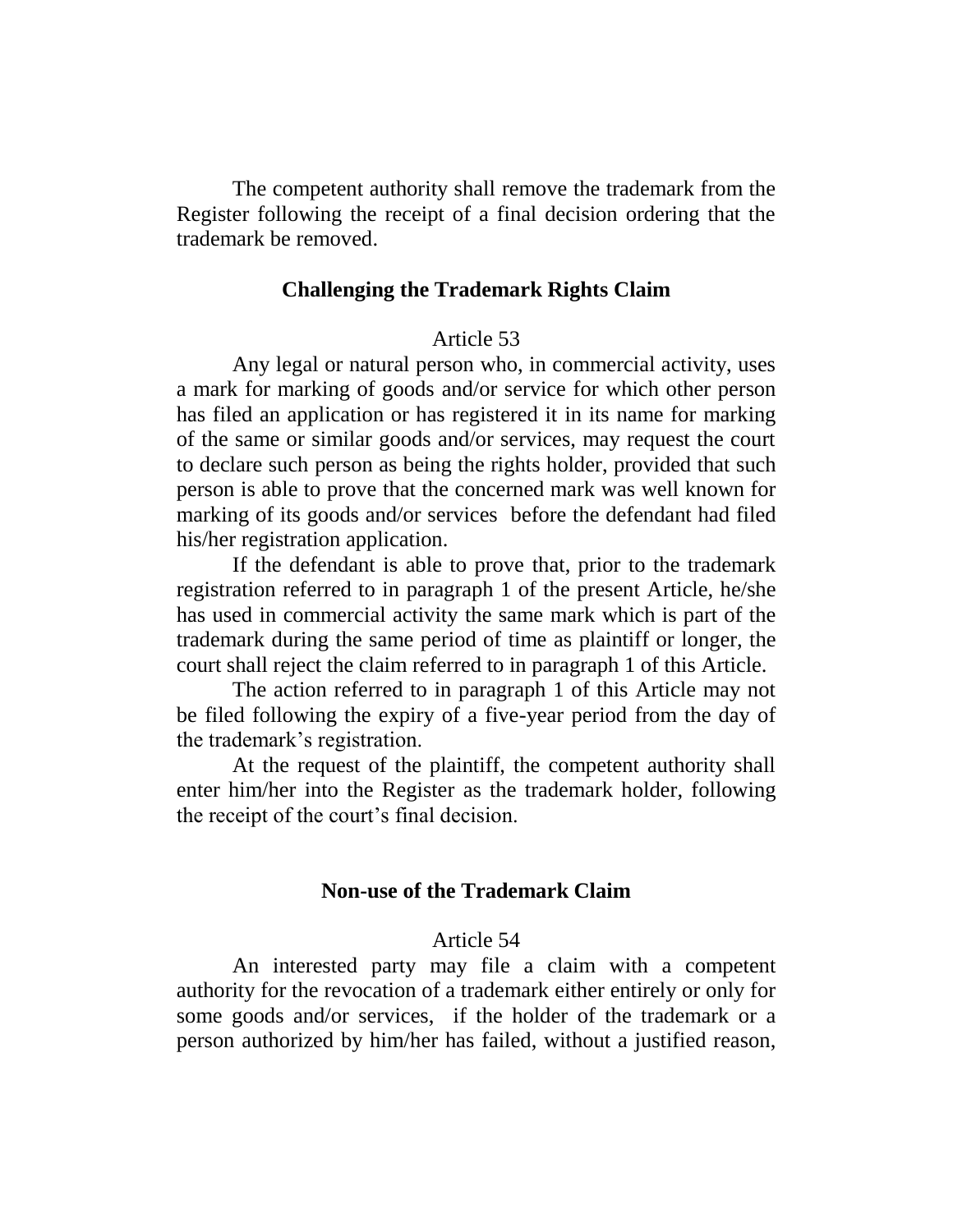to genuine use the trademark on the national marketplace for marking of goods and/or services to which the trademark relates, for an uninterrupted period of five years from the date the trademark was entered in the Trademark Register or from the date of its last use.

During the proceedings referred to in paragraph 1 of the present Article, the trademark holder or a person authorized by him/her shall be obliged to either prove that the trademark has been used and/or to offer substantiated reasons for not using the trademark.

The competent authority shall not issue a decision on revocation of a trademark due to its non-use, if the use of the trademark had begun or has continued following the expiry of an uninterrupted five-year period of non-use of the registered trademark and prior to the submission of a claim for revocation of trademark due to its non-use, except if the commencement or continuation of use of the registered trademark occurred after the holder of the right had become aware that a claim for the revocation of his/her trademark will be submitted and if the use had begun or had continued within a period of three months prior to the submission of a claim for the revocation of a trademark.

# **Trademark Infringement Claim**

## Article 55

Any unauthorized use of a protected mark by any economic operator within the meaning of Articles 10 and 11 of the present Law shall constitute an infringement of a trademark.

The trademark rights holder may file an action requesting that the court establishes trademark infringement.

In the event referred to in paragraph 2 of the present Article, the claim may be filed and the plaintiff may request the following:

1) Termination of the infringement;

2) Destruction or alteration of the infringing objects;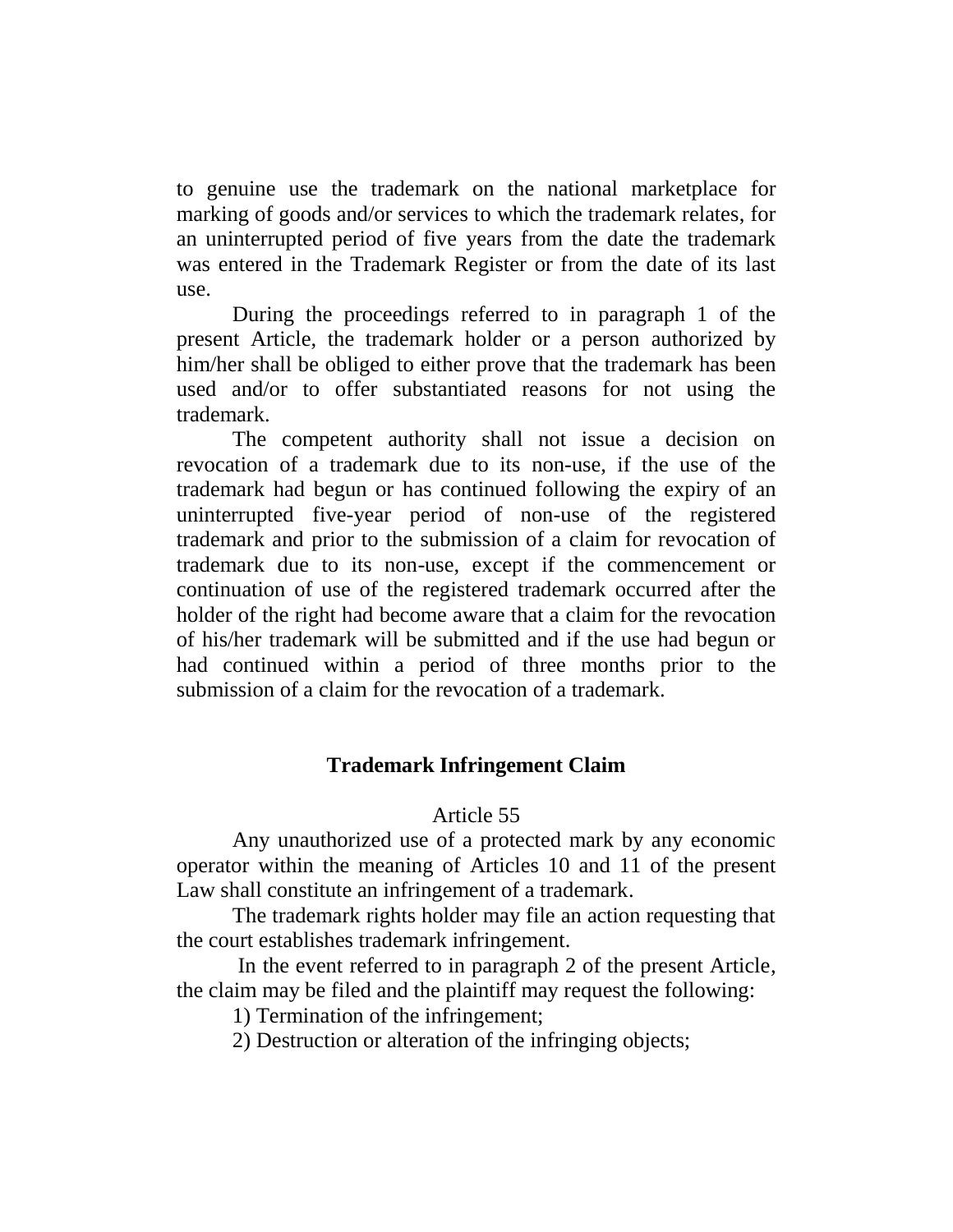3) Destruction or alteration of the tools and equipment used to manufacture the infringing objects;

4) Reimbursement of pecuniary damage and justifiable legal expenses;

5) Publication of the court decision at the expense of the defendant;

6) Supplying information about third parties participating in the infringement of trademark rights.

Any infringer shall be liable for the damage in accordance with general rules on compensation of damages.

In deciding on complaints referred to in paragraph 3 items 2 and 3 of the present Article, the competent court shall take into consideration all circumstances of the case, in particular the proportionality between the severity of infringement and the damage caused.

Proceedings on action referred to in paragraph 2 of the present Article shall be urgent.

An action for trademark rights infringement may be filed within a period of three years from the day on which the plaintiff became aware of the infringement and the infringer's identity, but not later than five years from the day of the first infringement.

## **Provisional measures**

### Article 56

At the request of a person that makes it probable that his/her registered trademark or the right arising from the registered trademark has been infringed or is about to be infringed, the court may order a provisional measure for seizure or removal from trade of infringing products, the equipment for manufacturing such products, and/or an injunction prohibiting the continuation of activities already commenced which could result in an infringement.

The provisional measures referred to in paragraph 1 of the present Article and the securing of evidence referred to in Article 57 of the present Law may be requested even before initiating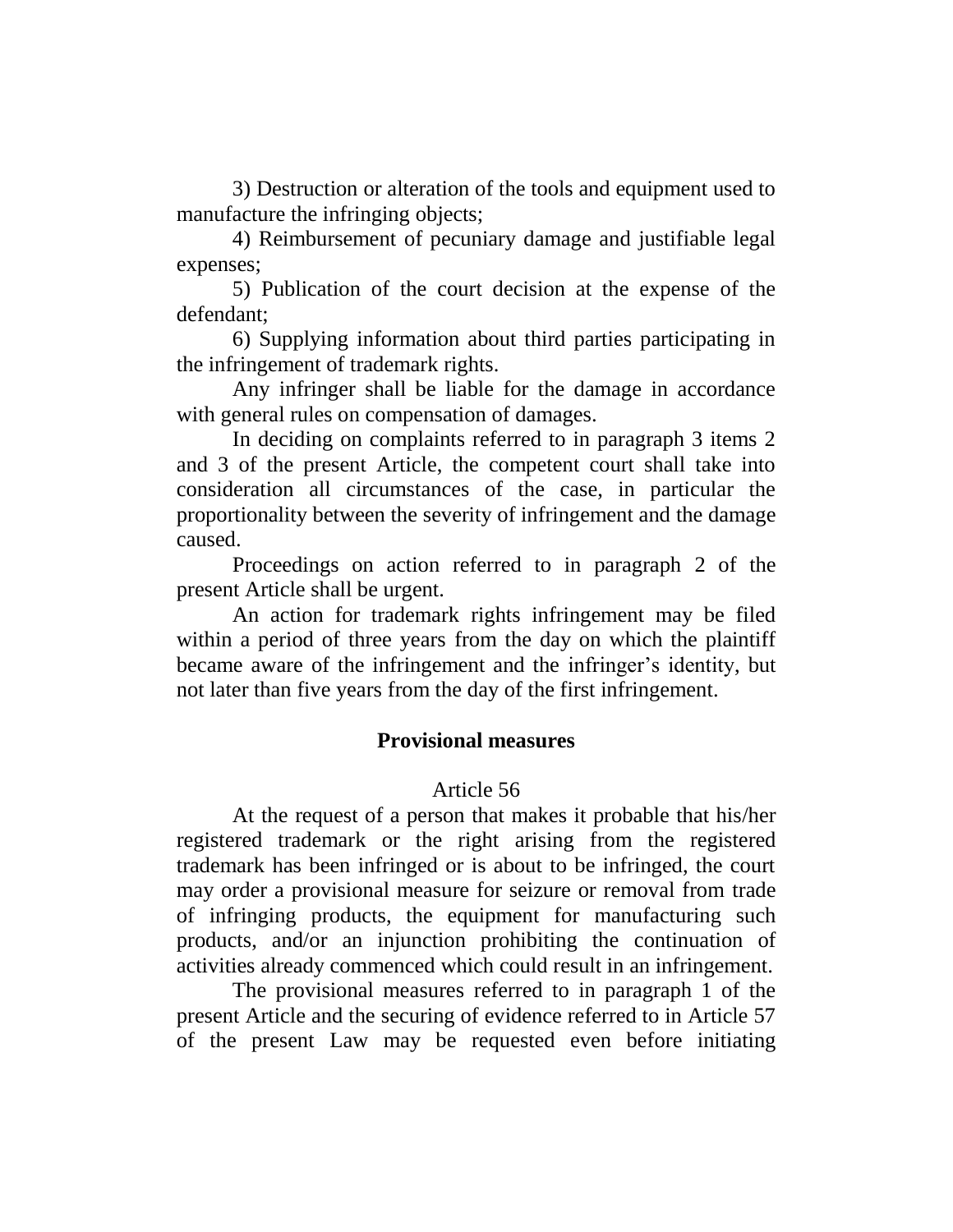trademark infringement claim or infringement of the right arising from the application, provided the claim is initiated within a term of fifteen days from the date of rendering the decision imposing provisional measure and/or the decision ordering the securing of evidence.

An appeal against the court decision pronouncing the provisional measure referred to in paragraph 1 of the present Article shall not delay the enforcement of the decision.

### **Securing of evidence**

## Article 57

At the request of a person who makes it probable that its trademark or rights arising from the trademark application have been infringed, and that there is reasonable suspicion that evidence thereof will be destroyed or that later it will not be possible to obtain such evidence, the court may decide to secure evidence without prior notification or hearing of the person from whom the evidence is to be collected.

An inspection of premises, vehicles, books and documents, as well as the seizure of objects, examination of witnesses and expert witnesses shall be considered as securing of evidence within the meaning of paragraph 1 of the present Article.

The court decision imposing a provisional measure aimed at securing evidence shall be served on the person from whom the evidence is being collected at the time of the collection of evidence, while such decision shall be served on the absent person as soon as it becomes possible.

### **Collateral Security**

### Article 58

At the request of a person against whom proceedings for infringement of a registered trademark or proceedings for imposing a provisional measure have been initiated, the court may determine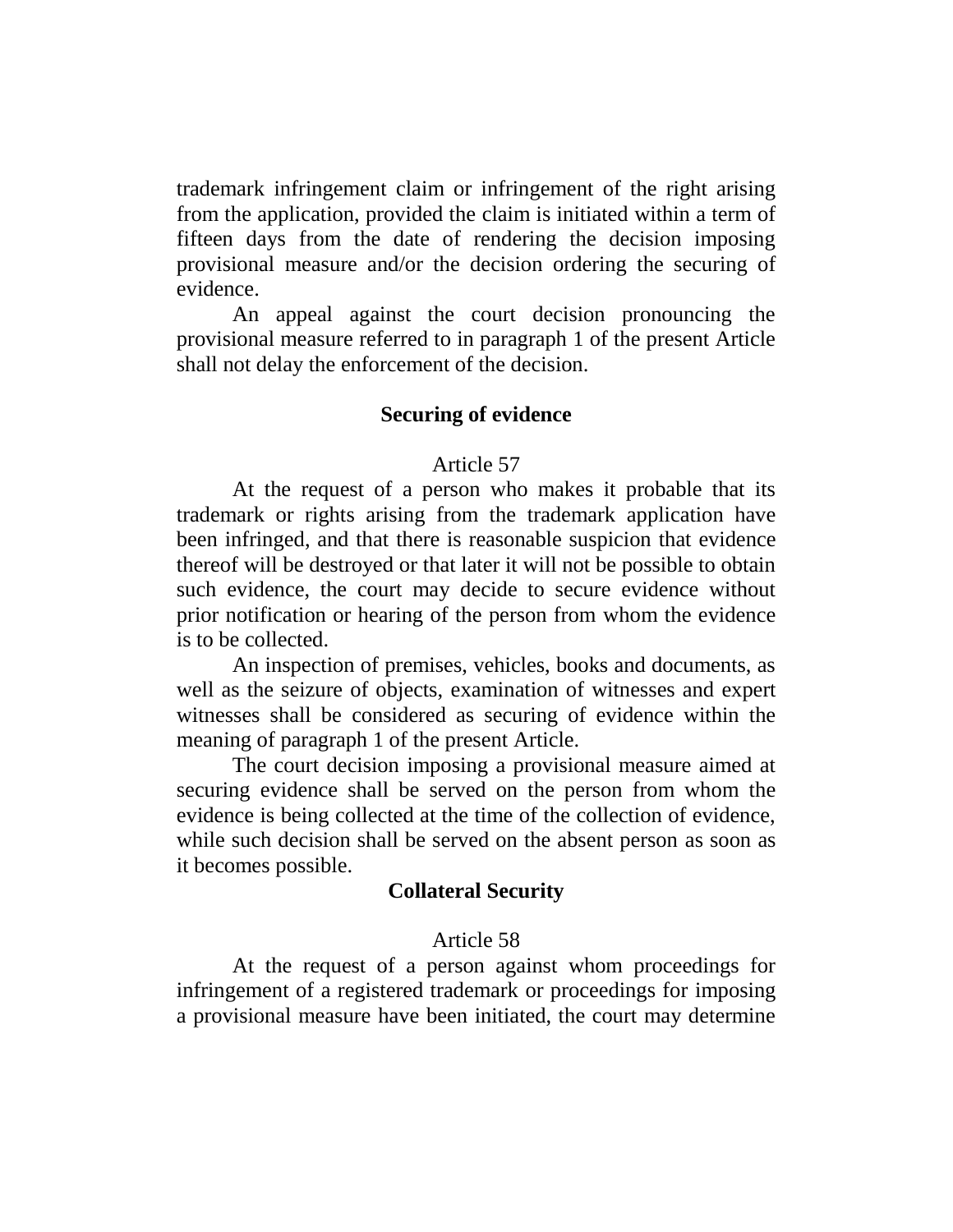an appropriate amount of money, to be borne by the applicant, as a security in the event that request is found to be groundless.

### **Obligation to Provide Information**

## Article 59

If no reasons exist for withholding witness account pursuant to the provisions of the law governing civil law proceedings, the court may order the defendant and/or the witness to provide information about any third parties who have participated in the infringement of trademark rights and their the distribution channels.

Should the person referred to in paragraph 1 of the present Article fail to fulfill the obligation of providing information, such person shall be held liable for any damage arising thereof.

## X. REPRESENTATION

#### **Representation Requirements**

### Article 60

Representation before competent authorities shall be performed by trademark representatives.

A trademark representative may be:

1) A natural person with Montenegrin citizenship residing in Montenegro, having university degree and having successfully passed the trademark representative exam before a competent authority;

2) A lawyer registered in the Montenegro Bar Association Register or a law office employing a lawyer registered in the Montenegro Bar Association Register or having cooperation with such person based on a signed contract;

3) A legal person with its legal seat in Montenegro employing at least one employee meeting the criteria referred to in paragraph 1 of the present Article or having cooperation with such person based on other type of contractual relationship and providing registration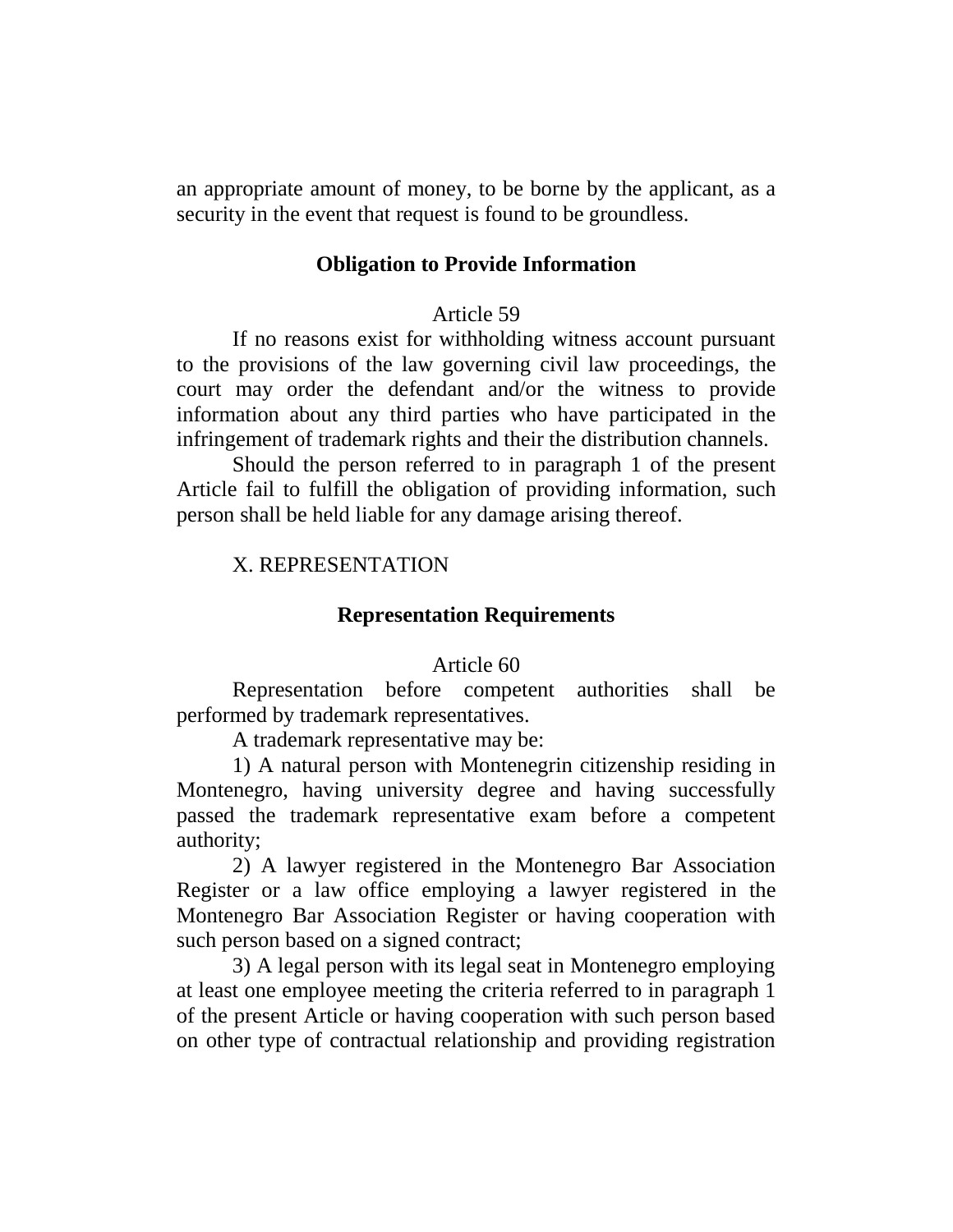services before competent authorities as its registered business activity.

### **Register of Representatives**

# Article 61

The competent authority shall maintain the Register of Trademark Representatives.

Persons meeting the requirements referred to in Article 60 of the present Law shall be entered into the Register of Trademark Representatives.

Entry into the Register of Trademark Representatives shall be subject to the payment of prescribed administrative fees.

The trademark representative exam referred to in Article 60 paragraph 2 of the present Law shall be taken before a panel of experts of the competent authority.

The curriculum and the manner of taking the trademark representative exam, the panel composition, examination fee and content of the Register of Trademark Representatives shall be determined by the Ministry.

## **Removing a Representative from the Register of Trademark Representatives**

## Article 62

A representative shall be removed from the Register of Trademark Representatives:

1) At his/her own request;

2) If a final court judgment has been passed prohibiting him/her from performing representation activities;

3) If he/she has been convicted to a prison sentence exceeding six months, of which he/she must duly notify the competent authority.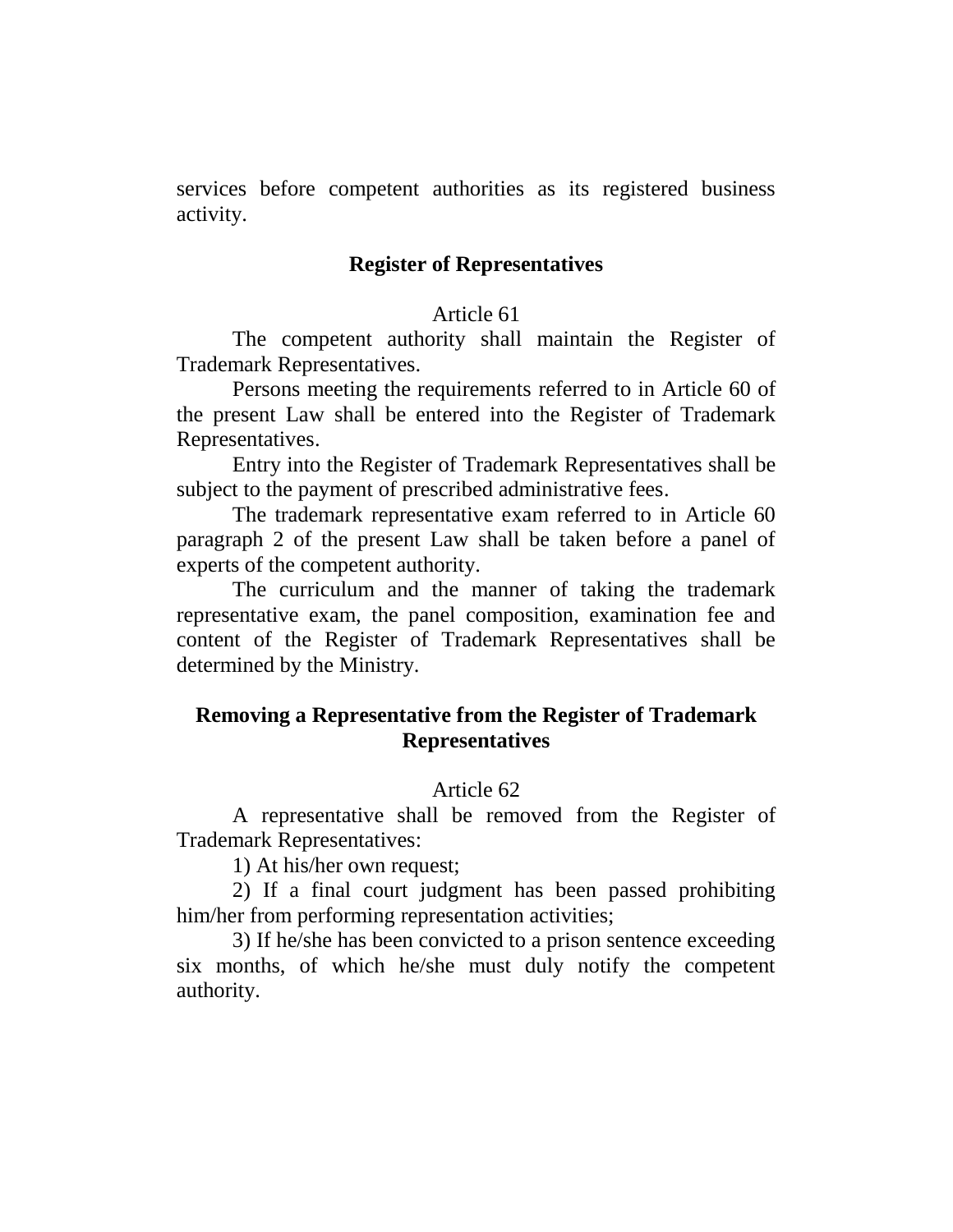## **XI. TRANSITIONAL AND FINAL PROVISIONS**

## **Finalization of Earlier Applications and Harmonization of the Register**

### Article 63

Procedures initiated prior to the coming into force of this Law shall be finalized in compliance with this Law, if this is more favorable to the party.

The Trademark Register established prior to the coming into force of this Law shall be harmonized with the present Law within a time period of six months from the date of coming into force of this Law.

The Trademark Application Register established prior to the coming into force of the present Law shall become a record of applications and shall be harmonized with the present Law, within a time period of six months from the date of coming into force of this Law.

### **The Right to the Continuation of Use**

## Article 64

Marks used in good faith until the present Law came into force shall not be prohibited pursuant to Articles 10 and 11 of the present Law.

### **Recognized Rights**

#### Article 65

Trademarks registered and entered into the Trademark Register with the Intellectual Property Office of Serbia and Montenegro (herein after referred to as: Serbia and Montenegro Office), and/or with the Intellectual Property Office of Serbia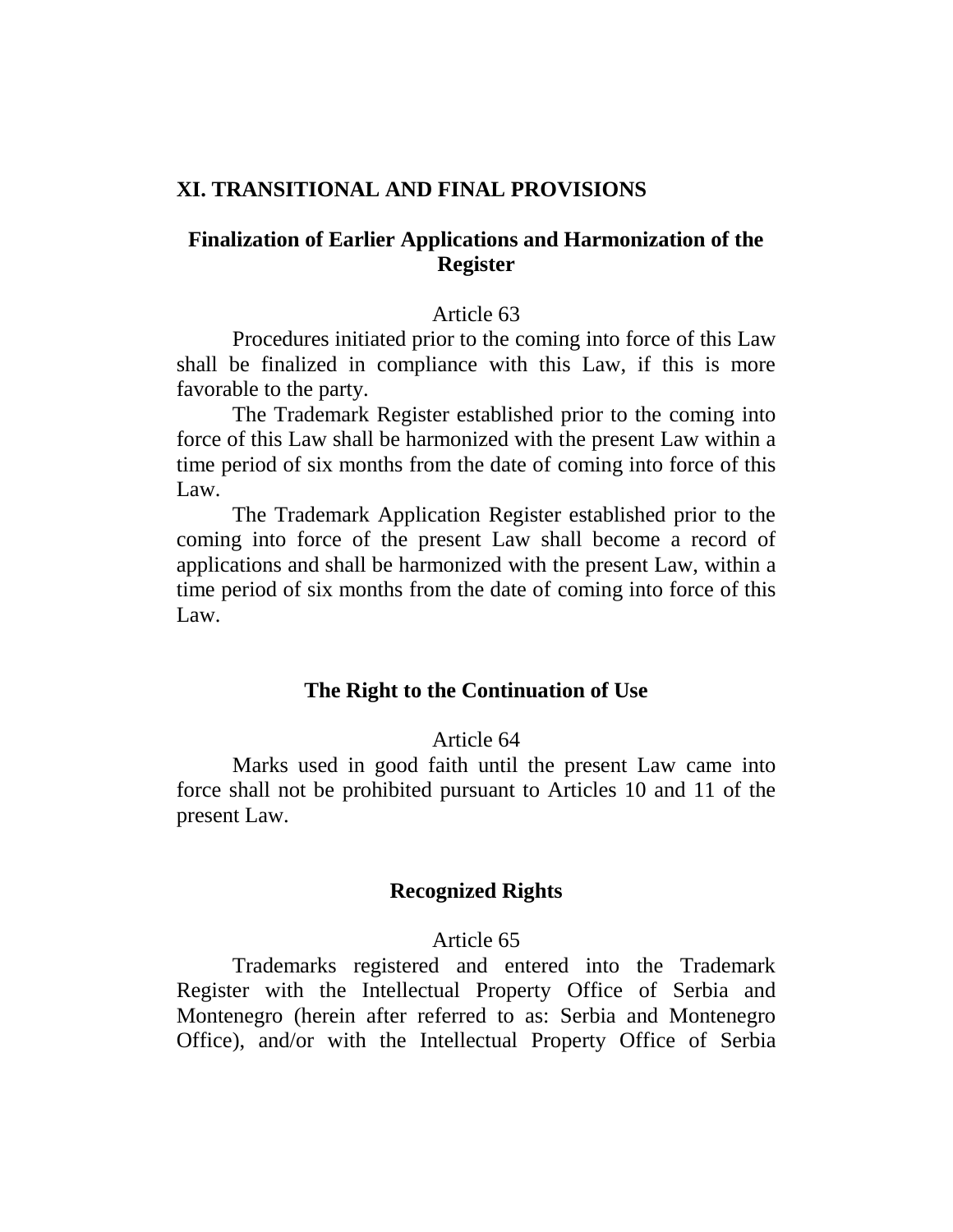(herein after referred to as: the Serbian Office) until 28 May 2008, shall be valid until the expiry of their protection period, and/or until the expiry of the time period for which the trademark maintenance fee pursuant to the law was paid to the Serbian Office, without requiring the payment of an additional fee and without requiring any registration.

Trademarks, for which the competent authority has issued the trademark validity certificate in a form of a note affixed to the copy of the certificate issued by the Serbia and Montenegro Office or by the Serbian Office, shall be entered into the Register by the competent authority within a time period of one year from the date of coming into force of this Law, without requiring a separate application be filed.

The competent authority shall issue the trademark validity certificate for trademarks for which rights validity applications have been filed and it shall enter those trademarks into the Register within a time period of one year from the effectiveness date of the present Law.

Requests for the renewal of a trademark, requests for transfer and requests for the change of name and address, for trademark referred to in paragraph 1 of the present Article shall be deemed as requests for entry into the Register.

Trademarks referred to in paragraph 1 of the present Article, for which requests referred to in paragraphs 2, 3 and 4 of the present Article have not been filed, shall be effective in Montenegro if their holders file a request for entering such trademarks into the Register within a time period of one year from the date of coming into force of the present Law.

## **Community Trade Mark as an Earlier Trademark**

### Article 66

Community Trade Mark which has been granted the earlier priority right referred to in Articles 22, 23 and 24 of the present Law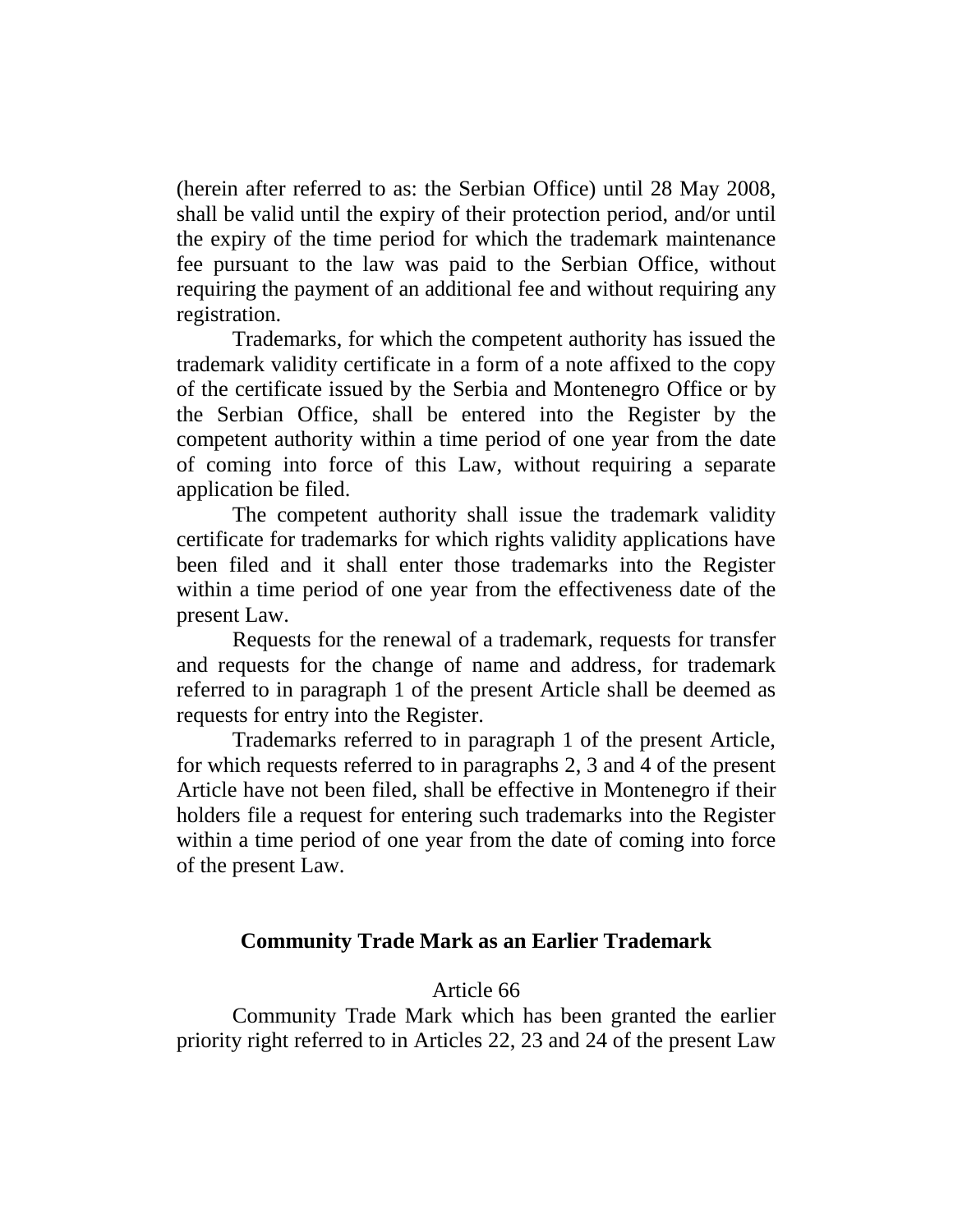by the Office for Harmonization in the Internal Market of the European Union, shall be considered as an earlier trademark pursuant to Article 7 of the present Article until Montenegro's accession to the European Union.

The holder of the Community Trade Mark referred to in paragraph 1 of the present Article shall be entitled to file an opposition referred to in Article 31 of the present Law if, until the opposition filing date he/she files the application for the registration of a trademark in Montenegro.

# **By-laws**

## Article 67

By-laws for the enforcement of the present Law shall be adopted within six months from the date of coming into force of this Law.

Until the adoption of the by-laws referred to in paragraph 1 of the present Article, by-laws adopted on the basis of the Trademark Law ("Official Gazette of Serbia and Montenegro", Nos. 61/04 and 7/05) shall be applicable, unless they are contrary to the provisions of the present Law.

## **Cessation of the Application of the Law**

## Article 68

The Trademark Law (...Official Gazette of Serbia and Montenegro" Nos. 61/04 and 7/05) shall cease to be applicable as of the date of coming into force of the present Law.

## **Effectiveness**

### Article 69

This Law shall enter into force on the eighth day from the date of its publication in the "Official Gazette of the Montenegro".